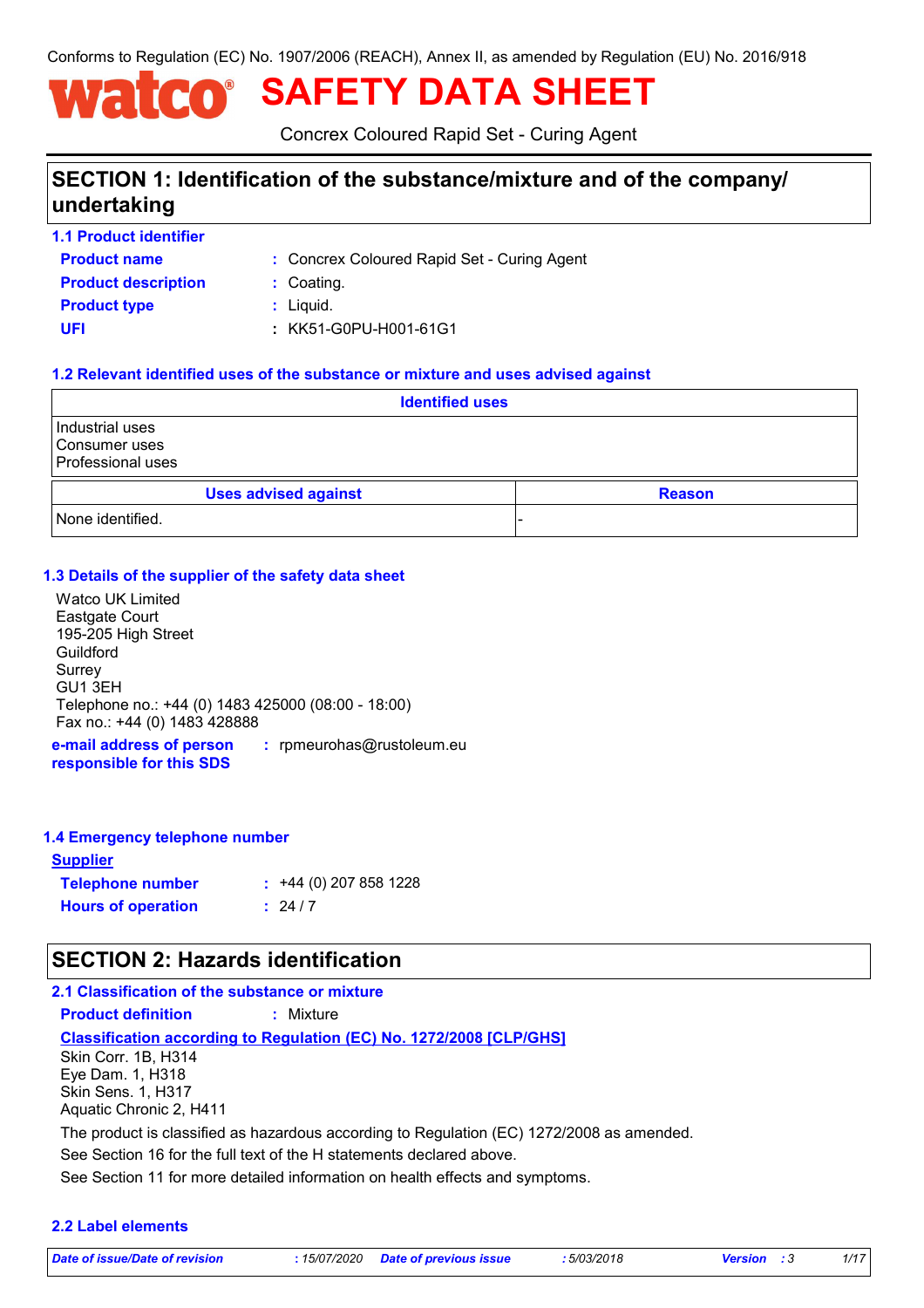## **SECTION 2: Hazards identification**

| <b>Hazard pictograms</b>                                                                                                                                        |                                                                                                                                                                                                                                                                                                                                                                                                                                                 |
|-----------------------------------------------------------------------------------------------------------------------------------------------------------------|-------------------------------------------------------------------------------------------------------------------------------------------------------------------------------------------------------------------------------------------------------------------------------------------------------------------------------------------------------------------------------------------------------------------------------------------------|
|                                                                                                                                                                 |                                                                                                                                                                                                                                                                                                                                                                                                                                                 |
| <b>Signal word</b>                                                                                                                                              | Danger                                                                                                                                                                                                                                                                                                                                                                                                                                          |
| <b>Hazard statements</b>                                                                                                                                        | : Causes severe skin burns and eye damage.<br>May cause an allergic skin reaction.<br>Toxic to aquatic life with long lasting effects.                                                                                                                                                                                                                                                                                                          |
| <b>Precautionary statements</b>                                                                                                                                 |                                                                                                                                                                                                                                                                                                                                                                                                                                                 |
| <b>General</b>                                                                                                                                                  | : P103 - Read label before use.<br>P102 - Keep out of reach of children.<br>P101 - If medical advice is needed, have product container or label at hand.                                                                                                                                                                                                                                                                                        |
| <b>Prevention</b>                                                                                                                                               | : P280 - Wear protective gloves: $> 8$ hours (breakthrough time): nitrile rubber or<br>Viton® gloves. Wear protective clothing. Wear eye or face protection:<br>Recommended: safety glasses with side-shields.<br>P273 - Avoid release to the environment.                                                                                                                                                                                      |
| <b>Response</b>                                                                                                                                                 | : P391 - Collect spillage.<br>P310 - Immediately call a POISON CENTER or doctor.<br>P301 + P330 + P331 - IF SWALLOWED: Rinse mouth. Do NOT induce vomiting.<br>P303 + P361 + P353 - IF ON SKIN (or hair): Take off immediately all contaminated<br>clothing. Rinse skin with water.<br>P305 + P351 + P338 - IF IN EYES: Rinse cautiously with water for several minutes.<br>Remove contact lenses, if present and easy to do. Continue rinsing. |
| <b>Storage</b>                                                                                                                                                  | : P405 - Store locked up.                                                                                                                                                                                                                                                                                                                                                                                                                       |
| <b>Disposal</b>                                                                                                                                                 | : P501 - Dispose of contents and container in accordance with all local, regional,<br>national and international regulations.                                                                                                                                                                                                                                                                                                                   |
| <b>Hazardous ingredients</b>                                                                                                                                    | : Fatty acids, tall oil, reaction products with tetraethylenepentamine; Phenol,<br>styrenated; m-fenilenbis(methylamine); 2,2,4(or 2,4,4)-trimethylhexane-1,6-diamine;<br>phenol, methylstyrenated and tetraethylenepentamine                                                                                                                                                                                                                   |
| <b>Supplemental label</b><br>elements                                                                                                                           | : Not applicable.                                                                                                                                                                                                                                                                                                                                                                                                                               |
|                                                                                                                                                                 | Warning! Hazardous respirable droplets may be formed when sprayed. Do not<br>breathe spray or mist.                                                                                                                                                                                                                                                                                                                                             |
| <b>Annex XVII - Restrictions</b><br>on the manufacture,<br>placing on the market and<br>use of certain dangerous<br>substances, mixtures and<br><b>articles</b> | Not applicable.                                                                                                                                                                                                                                                                                                                                                                                                                                 |
| <b>Special packaging requirements</b>                                                                                                                           |                                                                                                                                                                                                                                                                                                                                                                                                                                                 |
| <b>Containers to be fitted</b><br>with child-resistant<br>fastenings                                                                                            | : Yes, applicable.                                                                                                                                                                                                                                                                                                                                                                                                                              |
| Tactile warning of danger : Yes, applicable.                                                                                                                    |                                                                                                                                                                                                                                                                                                                                                                                                                                                 |
| <b>2.3 Other hazards</b>                                                                                                                                        |                                                                                                                                                                                                                                                                                                                                                                                                                                                 |
| <b>Product meets the criteria</b><br>for PBT or vPvB according<br>to Regulation (EC) No.<br>1907/2006, Annex XIII                                               | : This mixture does not contain any substances that are assessed to be a PBT or a<br>vPvB.                                                                                                                                                                                                                                                                                                                                                      |
| Other hazards which do<br>not result in classification                                                                                                          | : None known.                                                                                                                                                                                                                                                                                                                                                                                                                                   |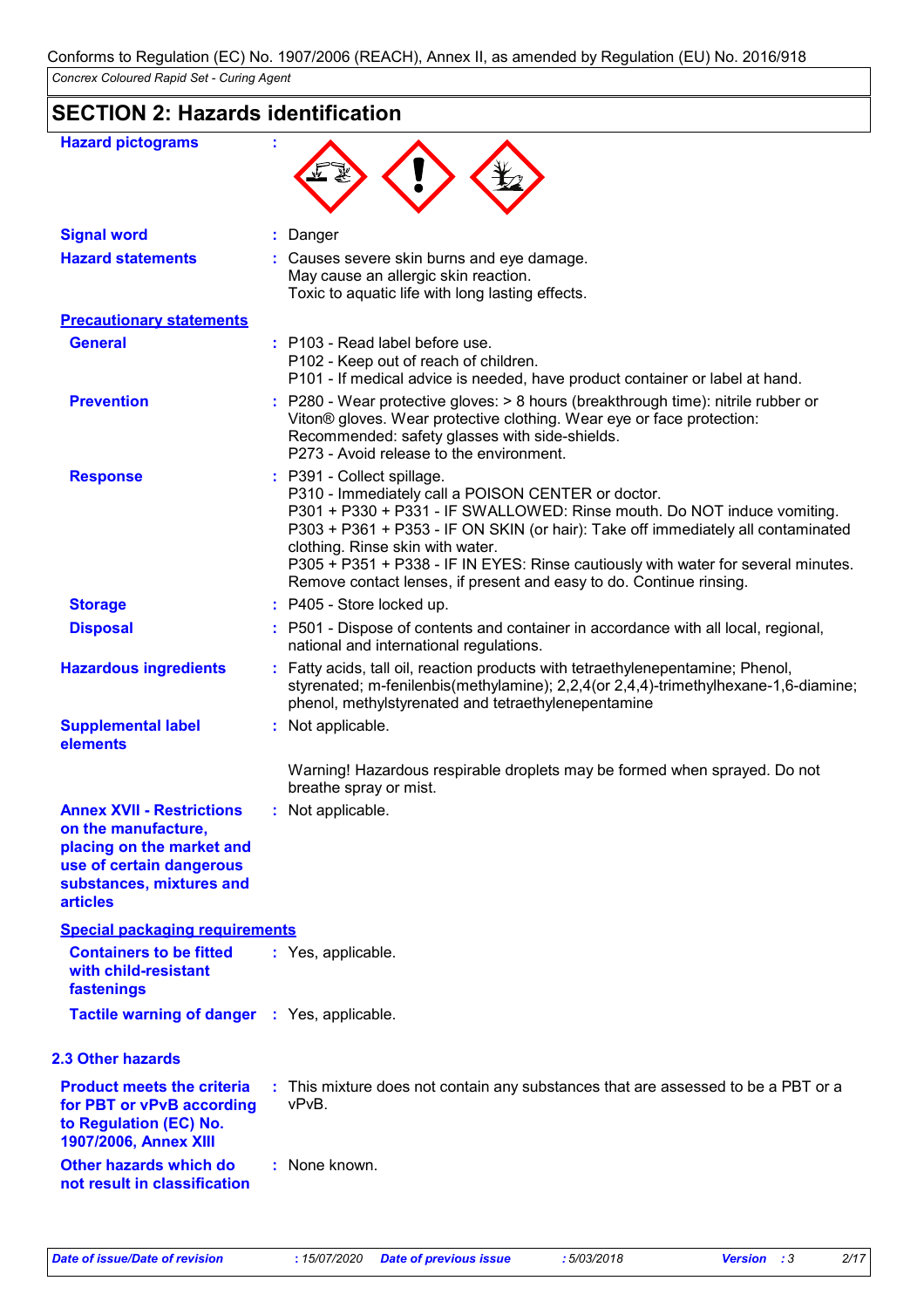## **SECTION 3: Composition/information on ingredients**

| <b>3.2 Mixtures</b>                                                                     | Mixture                                                                             |               |                                                                                                                                                                                 |             |
|-----------------------------------------------------------------------------------------|-------------------------------------------------------------------------------------|---------------|---------------------------------------------------------------------------------------------------------------------------------------------------------------------------------|-------------|
|                                                                                         |                                                                                     |               | <b>Classification</b>                                                                                                                                                           |             |
| <b>Product/ingredient</b><br>name                                                       | <b>Identifiers</b>                                                                  | $\frac{9}{6}$ | <b>Regulation (EC) No. 1272/2008 [CLP]</b>                                                                                                                                      | <b>Type</b> |
| Fatty acids, tall oil,<br>reaction products with<br>tetraethylenepentamine              | EC: 273-201-6<br>CAS: 68953-36-6                                                    | $≥25 - ≤50$   | Skin Sens. 1, H317<br>Aquatic Chronic 2, H411                                                                                                                                   | $[1]$       |
| titanium dioxide                                                                        | REACH #:<br>01-2119489379-17<br>EC: 236-675-5<br>CAS: 13463-67-7                    | $≥10 - ≤25$   | Carc. 2, H351                                                                                                                                                                   | $[1]$       |
| Phenol, styrenated                                                                      | REACH #:<br>01-2119980970-27<br>EC: 262-975-0<br>CAS: 61788-44-1                    | $≥10 - ≤25$   | Skin Irrit. 2, H315<br>Skin Sens. 1, H317<br>Aquatic Chronic 2, H411                                                                                                            | $[1]$       |
| m-fenilenbis<br>(methylamine)                                                           | REACH #:<br>01-2119480150-50<br>EC: 216-032-5<br>CAS: 1477-55-0<br>Index: 216-032-5 | $≤10$         | Acute Tox. 4, H302<br>Acute Tox. 4, H332<br>Skin Corr. 1B, H314<br>Eye Dam. 1, H318<br>Skin Sens. 1B, H317<br>Aquatic Chronic 3, H412                                           | $[1]$       |
| $2,2,4$ (or $2,4,4$ )-<br>trimethylhexane-<br>1,6-diamine                               | EC: 247-063-2<br>CAS: 25513-64-8                                                    | $≤10$         | Acute Tox. 4, H302<br>Skin Corr. 1A, H314<br>Eye Dam. 1, H318<br>Skin Sens. 1A, H317                                                                                            | $[1]$       |
| phenol,<br>methylstyrenated                                                             | REACH #:<br>01-2119555274-38<br>EC: 270-966-8<br>CAS: 68512-30-1                    | $≤10$         | Skin Irrit. 2, H315<br>Skin Sens. 1, H317<br>Aquatic Chronic 3, H412                                                                                                            | $[1]$       |
| poly[oxy(methyl-1,2-ethanediyl)]<br>α-<br>(2-aminomethylethyl)-ω-(2-aminomethylethoxy)- | REACH #:<br>01-2119557899-12<br>$EC: -$<br>CAS: 9046-10-0                           | $\leq$ 3      | Skin Corr. 1C, H314<br>Eye Dam. 1, H318<br>Asp. Tox. 1, H304<br>Aquatic Chronic 3, H412                                                                                         | $[1]$       |
| salicylic acid                                                                          | REACH #:<br>01-2119486984-17<br>EC: 200-712-3<br>CAS: 69-72-7                       | $\leq$ 3      | Acute Tox. 4, H302<br>Eye Dam. 1, H318<br>Repr. 2, H361d                                                                                                                        | $[1]$       |
| tetraethylenepentamine REACH #:                                                         | 01-2119487290-37<br>EC: 203-986-2<br>CAS: 112-57-2<br>Index: 612-060-00-0           | $\leq$ 3      | Acute Tox. 4, H302<br>Acute Tox. 4, H312<br>Skin Corr. 1B, H314<br>Eye Dam. 1, H318<br>Skin Sens. 1, H317<br>Aquatic Chronic 2, H411<br>See Section 16 for the full text of the | $\vert$ [1] |
|                                                                                         |                                                                                     |               | H statements declared above.                                                                                                                                                    |             |

### **Notes**

**The classification as a carcinogen by inhalation applies only to mixtures in powder form containing 1 % or more of titanium dioxide which is in the form of or incorporated in particles with aerodynamic diameter ≤ 10 μm.**

**Type** There are no additional ingredients present which, within the current knowledge of the supplier and in the concentrations applicable, are classified as hazardous to health or the environment, are PBTs, vPvBs or Substances of equivalent concern, or have been assigned a workplace exposure limit and hence require reporting in this section.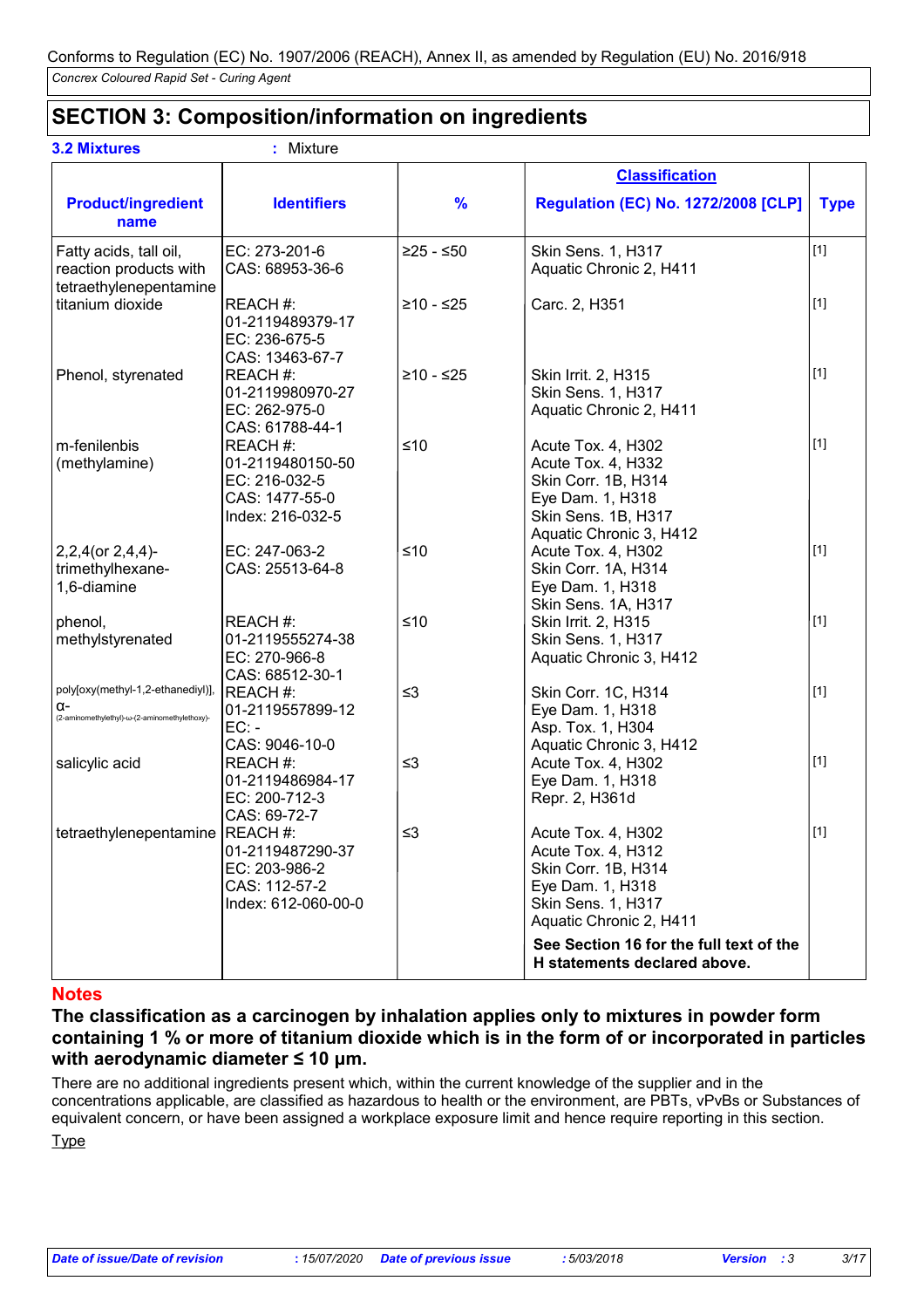## **SECTION 3: Composition/information on ingredients**

[1] Substance classified with a health or environmental hazard

[2] Substance with a workplace exposure limit

[3] Substance meets the criteria for PBT according to Regulation (EC) No. 1907/2006, Annex XIII

[4] Substance meets the criteria for vPvB according to Regulation (EC) No. 1907/2006, Annex XIII

[5] Substance of equivalent concern

[6] Additional disclosure due to company policy

Occupational exposure limits, if available, are listed in Section 8.

## **SECTION 4: First aid measures**

### **4.1 Description of first aid measures**

| <b>General</b>                    | : In all cases of doubt, or when symptoms persist, seek medical attention. Never give<br>anything by mouth to an unconscious person. If unconscious, place in recovery<br>position and seek medical advice.                                                                                                                                                                                                     |
|-----------------------------------|-----------------------------------------------------------------------------------------------------------------------------------------------------------------------------------------------------------------------------------------------------------------------------------------------------------------------------------------------------------------------------------------------------------------|
| Eye contact                       | : Check for and remove any contact lenses. Immediately flush eyes with running<br>water for at least 15 minutes, keeping eyelids open. Seek immediate medical<br>attention.                                                                                                                                                                                                                                     |
| <b>Inhalation</b>                 | : Remove to fresh air. Keep person warm and at rest. If not breathing, if breathing is<br>irregular or if respiratory arrest occurs, provide artificial respiration or oxygen by<br>trained personnel.                                                                                                                                                                                                          |
| <b>Skin contact</b>               | : Remove contaminated clothing and shoes. Wash skin thoroughly with soap and<br>water or use recognised skin cleanser. Do NOT use solvents or thinners. Get<br>medical attention immediately.                                                                                                                                                                                                                   |
| <b>Ingestion</b>                  | : If swallowed, seek medical advice immediately and show the container or label.<br>Keep person warm and at rest. Do NOT induce vomiting.                                                                                                                                                                                                                                                                       |
| <b>Protection of first-aiders</b> | : No action shall be taken involving any personal risk or without suitable training. If it<br>is suspected that fumes are still present, the rescuer should wear an appropriate<br>mask or self-contained breathing apparatus. It may be dangerous to the person<br>providing aid to give mouth-to-mouth resuscitation. Wash contaminated clothing<br>thoroughly with water before removing it, or wear gloves. |

### **4.2 Most important symptoms and effects, both acute and delayed**

There are no data available on the mixture itself. The mixture has been assessed following the conventional method of the CLP Regulation (EC) No 1272/2008 and is classified for toxicological properties accordingly. See Sections 2 and 3 for details.

Exposure to component solvent vapour concentrations in excess of the stated occupational exposure limit may result in adverse health effects such as mucous membrane and respiratory system irritation and adverse effects on the kidneys, liver and central nervous system. Symptoms and signs include headache, dizziness, fatigue, muscular weakness, drowsiness and, in extreme cases, loss of consciousness.

Solvents may cause some of the above effects by absorption through the skin. Repeated or prolonged contact with the mixture may cause removal of natural fat from the skin, resulting in non-allergic contact dermatitis and absorption through the skin.

If splashed in the eyes, the liquid may cause irritation and reversible damage.

Ingestion may cause nausea, diarrhea and vomiting.

This takes into account, where known, delayed and immediate effects and also chronic effects of components from short-term and long-term exposure by oral, inhalation and dermal routes of exposure and eye contact.

Contains Fatty acids, tall-oil, reaction products with tetraethylenepentamine, Phenol, styrenated, m-phenylenebis (methylamine),May produce an allergic reaction.

### **Over-exposure signs/symptoms**

| Eye contact       | : Adverse symptoms may include the following:<br>pain<br>watering<br>redness |
|-------------------|------------------------------------------------------------------------------|
| <b>Inhalation</b> | : No specific data.                                                          |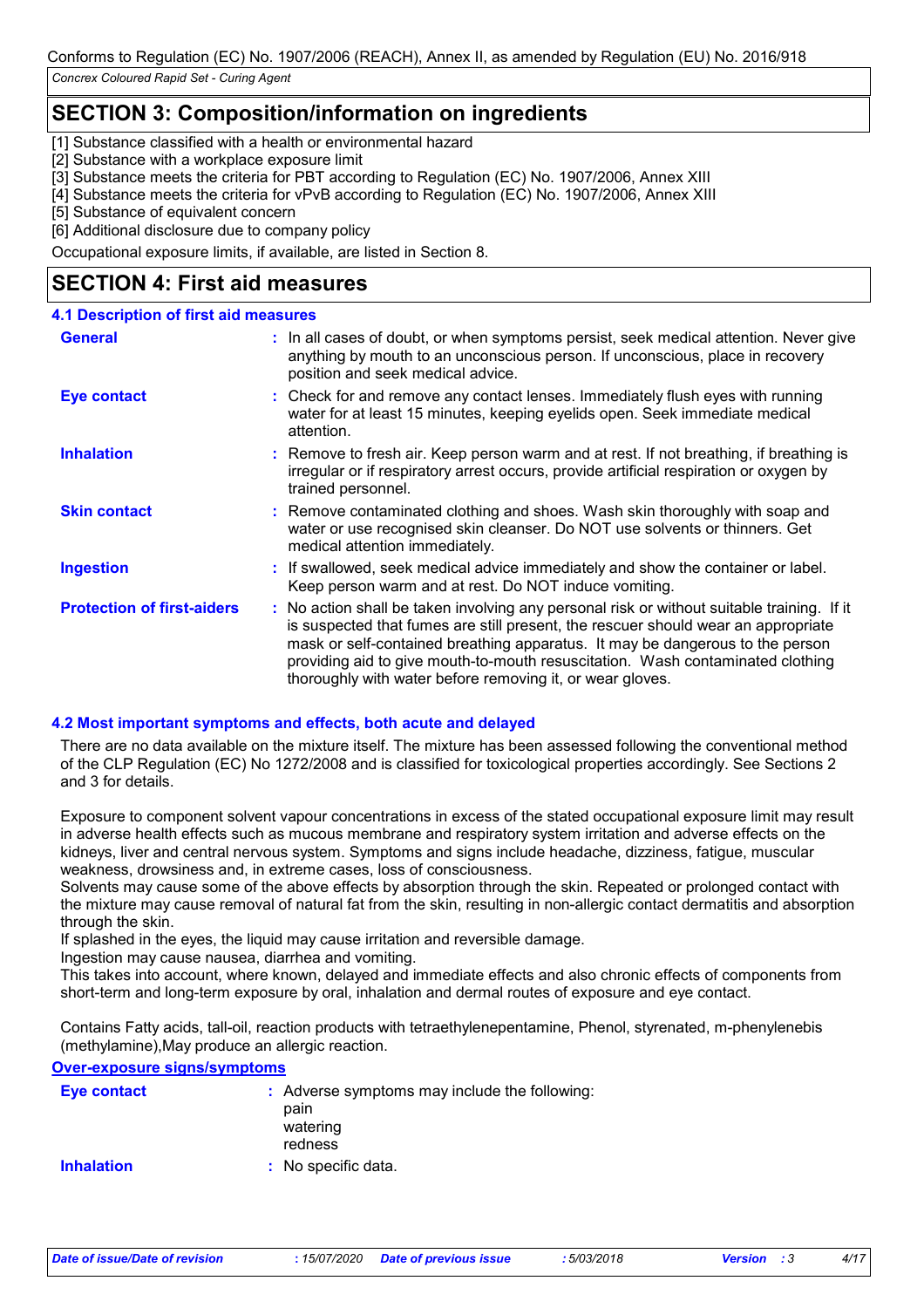## **SECTION 4: First aid measures**

| <b>Skin contact</b>       | : Adverse symptoms may include the following:<br>pain or irritation<br>redness<br>blistering may occur                                                                   |
|---------------------------|--------------------------------------------------------------------------------------------------------------------------------------------------------------------------|
| <b>Ingestion</b>          | Adverse symptoms may include the following:<br>stomach pains                                                                                                             |
|                           | 4.3 Indication of any immediate medical attention and special treatment needed                                                                                           |
| <b>Notes to physician</b> | : In case of inhalation of decomposition products in a fire, symptoms may be delayed.<br>The exposed person may need to be kept under medical surveillance for 48 hours. |

**Specific treatments :** No specific treatment.

See toxicological information (Section 11)

Ť

| <b>SECTION 5: Firefighting measures</b>                  |                                                                                                                                                                                                                                                                                                                                                                       |
|----------------------------------------------------------|-----------------------------------------------------------------------------------------------------------------------------------------------------------------------------------------------------------------------------------------------------------------------------------------------------------------------------------------------------------------------|
| 5.1 Extinguishing media                                  |                                                                                                                                                                                                                                                                                                                                                                       |
| <b>Suitable extinguishing</b><br>media                   | : Recommended: alcohol-resistant foam, $CO2$ , powders, water spray.                                                                                                                                                                                                                                                                                                  |
| <b>Unsuitable extinguishing</b><br>media                 | : Do not use water jet.                                                                                                                                                                                                                                                                                                                                               |
|                                                          | 5.2 Special hazards arising from the substance or mixture                                                                                                                                                                                                                                                                                                             |
| <b>Hazards from the</b><br>substance or mixture          | : In a fire or if heated, a pressure increase will occur and the container may burst.<br>This material is toxic to aquatic life with long lasting effects. Fire water<br>contaminated with this material must be contained and prevented from being<br>discharged to any waterway, sewer or drain.                                                                    |
| <b>Hazardous thermal</b><br>decomposition products       | : Decomposition products may include the following materials:<br>carbon dioxide<br>carbon monoxide<br>nitrogen oxides<br>metal oxide/oxides                                                                                                                                                                                                                           |
| <b>5.3 Advice for firefighters</b>                       |                                                                                                                                                                                                                                                                                                                                                                       |
| <b>Special protective actions</b><br>for fire-fighters   | : Promptly isolate the scene by removing all persons from the vicinity of the incident if<br>there is a fire. No action shall be taken involving any personal risk or without<br>suitable training.                                                                                                                                                                   |
| <b>Special protective</b><br>equipment for fire-fighters | : Fire-fighters should wear appropriate protective equipment and self-contained<br>breathing apparatus (SCBA) with a full face-piece operated in positive pressure<br>mode. Clothing for fire-fighters (including helmets, protective boots and gloves)<br>conforming to European standard EN 469 will provide a basic level of protection for<br>chemical incidents. |
| <b>Additional information</b>                            | : No unusual hazard if involved in a fire.                                                                                                                                                                                                                                                                                                                            |

### **SECTION 6: Accidental release measures**

|                                | 6.1 Personal precautions, protective equipment and emergency procedures                                                                                                                                                                                                                                                                                                                                        |
|--------------------------------|----------------------------------------------------------------------------------------------------------------------------------------------------------------------------------------------------------------------------------------------------------------------------------------------------------------------------------------------------------------------------------------------------------------|
| For non-emergency<br>personnel | : No action shall be taken involving any personal risk or without suitable training.<br>Evacuate surrounding areas. Keep unnecessary and unprotected personnel from<br>entering. Do not touch or walk through spilt material. Do not breathe vapour or mist.<br>Provide adequate ventilation. Wear appropriate respirator when ventilation is<br>inadequate. Put on appropriate personal protective equipment. |
|                                | For emergency responders : If specialised clothing is required to deal with the spillage, take note of any<br>information in Section 8 on suitable and unsuitable materials. See also the<br>information in "For non-emergency personnel".                                                                                                                                                                     |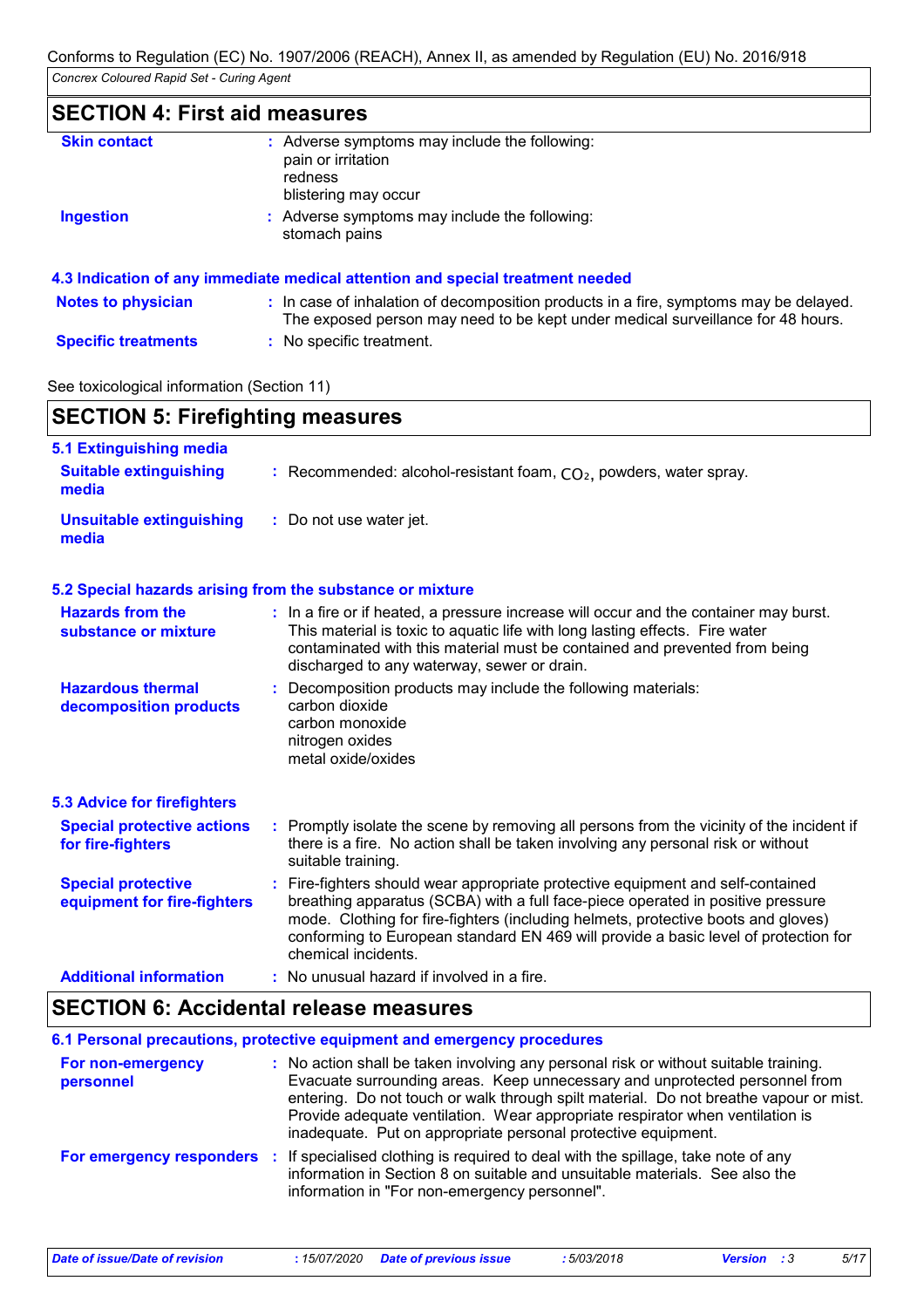### **SECTION 6: Accidental release measures**

| <b>6.2 Environmental</b><br><b>precautions</b>   | : Avoid dispersal of spilt material and runoff and contact with soil, waterways, drains<br>and sewers. Inform the relevant authorities if the product has caused environmental<br>pollution (sewers, waterways, soil or air). Water polluting material. May be harmful<br>to the environment if released in large quantities. Collect spillage.                                                                                                                                                                                                                                                   |  |  |
|--------------------------------------------------|---------------------------------------------------------------------------------------------------------------------------------------------------------------------------------------------------------------------------------------------------------------------------------------------------------------------------------------------------------------------------------------------------------------------------------------------------------------------------------------------------------------------------------------------------------------------------------------------------|--|--|
|                                                  | 6.3 Methods and material for containment and cleaning up                                                                                                                                                                                                                                                                                                                                                                                                                                                                                                                                          |  |  |
| <b>Small spill</b>                               | : Stop leak if without risk. Move containers from spill area. Dilute with water and mop<br>up if water-soluble. Alternatively, or if water-insoluble, absorb with an inert dry<br>material and place in an appropriate waste disposal container. Dispose of via a<br>licensed waste disposal contractor.                                                                                                                                                                                                                                                                                          |  |  |
| <b>Large spill</b>                               | : Stop leak if without risk. Move containers from spill area. Approach the release<br>from upwind. Prevent entry into sewers, water courses, basements or confined<br>areas. Wash spillages into an effluent treatment plant or proceed as follows.<br>Contain and collect spillage with non-combustible, absorbent material e.g. sand,<br>earth, vermiculite or diatomaceous earth and place in container for disposal<br>according to local regulations. Dispose of via a licensed waste disposal contractor.<br>Contaminated absorbent material may pose the same hazard as the spilt product. |  |  |
| <b>6.4 Reference to other</b><br><b>sections</b> | : See Section 1 for emergency contact information.<br>See Section 8 for information on appropriate personal protective equipment.<br>See Section 13 for additional waste treatment information.                                                                                                                                                                                                                                                                                                                                                                                                   |  |  |

## **SECTION 7: Handling and storage**

The information in this section contains generic advice and guidance.

| <b>7.1 Precautions for safe</b><br>handling | : Keep away from heat, sparks and flame. No sparking tools should be used.<br>Avoid contact with skin and eyes. Avoid the inhalation of dust, particulates, spray or<br>mist arising from the application of this mixture. Avoid inhalation of dust from<br>sanding.                                                                                                                                                                           |
|---------------------------------------------|------------------------------------------------------------------------------------------------------------------------------------------------------------------------------------------------------------------------------------------------------------------------------------------------------------------------------------------------------------------------------------------------------------------------------------------------|
|                                             | Eating, drinking and smoking should be prohibited in areas where this material is<br>handled, stored and processed.<br>Put on appropriate personal protective equipment (see Section 8).<br>Never use pressure to empty. Container is not a pressure vessel.<br>Always keep in containers made from the same material as the original one.<br>Comply with the health and safety at work laws.<br>Do not allow to enter drains or watercourses. |

### **7.2 Conditions for safe storage, including any incompatibilities**

Store in accordance with local regulations.

#### **Notes on joint storage**

Keep away from: oxidising agents, strong alkalis, strong acids.

#### **Additional information on storage conditions**

Observe label precautions. Store in a dry, cool and well-ventilated area. Keep away from heat and direct sunlight. Keep away from sources of ignition. No smoking. Prevent unauthorised access. Containers that have been opened must be carefully resealed and kept upright to prevent leakage.

### **Danger criteria**

| <b>Category</b> | <b>Ithreshold</b> | Notification and MAPP Safety report threshold |  |
|-----------------|-------------------|-----------------------------------------------|--|
| E <sub>2</sub>  | 200 tonne         | 500 tonne                                     |  |

### **7.3 Specific end use(s)**

**Recommendations :**

: Not available.

### **Industrial sector specific : solutions**

: Not available.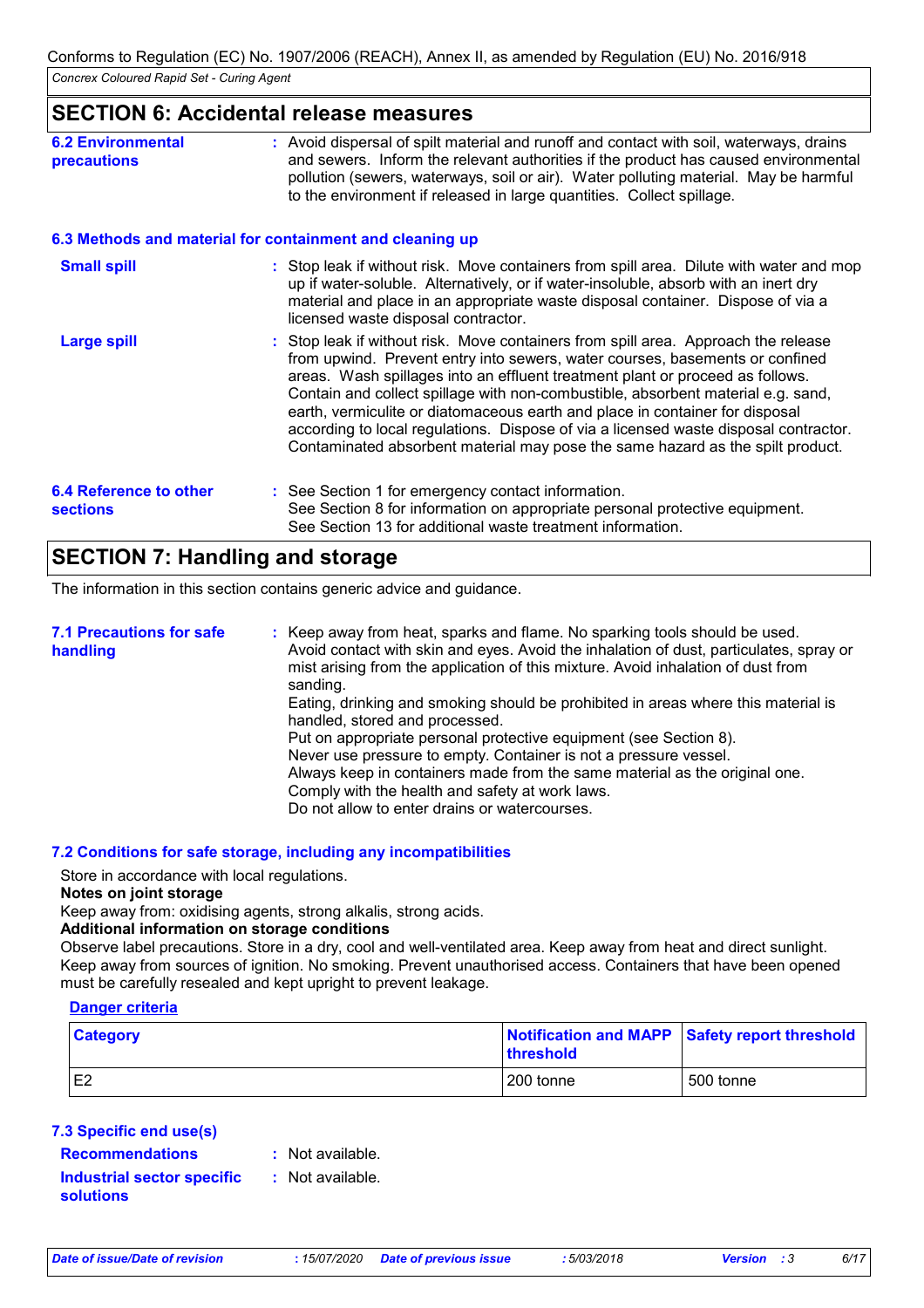## **SECTION 8: Exposure controls/personal protection**

The list of Identified Uses in Section 1 should be consulted for any available use-specific information provided in the Exposure Scenario(s).

### **8.1 Control parameters**

### **Occupational exposure limits**

| <b>Product/ingredient name</b>              |                 | <b>Exposure limit values</b>                                                                                                                                                                                                                                                                                                                                                                                                                                                                                                                                                                                                                                                                                                                                                                                                                                                                                                                                                                                        |
|---------------------------------------------|-----------------|---------------------------------------------------------------------------------------------------------------------------------------------------------------------------------------------------------------------------------------------------------------------------------------------------------------------------------------------------------------------------------------------------------------------------------------------------------------------------------------------------------------------------------------------------------------------------------------------------------------------------------------------------------------------------------------------------------------------------------------------------------------------------------------------------------------------------------------------------------------------------------------------------------------------------------------------------------------------------------------------------------------------|
| titanium dioxide                            |                 | EH40/2005 WELs (United Kingdom (UK), 8/2018).<br>TWA: 10 mg/m <sup>3</sup> 8 hours. Form: inhalable dust<br>TWA: 4 mg/m <sup>3</sup> 8 hours. Form: respirable dust                                                                                                                                                                                                                                                                                                                                                                                                                                                                                                                                                                                                                                                                                                                                                                                                                                                 |
| <b>Recommended monitoring</b><br>procedures | ÷.<br>required. | If this product contains ingredients with exposure limits, personal, workplace<br>atmosphere or biological monitoring may be required to determine the effectiveness<br>of the ventilation or other control measures and/or the necessity to use respiratory<br>protective equipment. Reference should be made to monitoring standards, such as<br>the following: European Standard EN 689 (Workplace atmospheres - Guidance for<br>the assessment of exposure by inhalation to chemical agents for comparison with<br>limit values and measurement strategy) European Standard EN 14042 (Workplace<br>atmospheres - Guide for the application and use of procedures for the assessment<br>of exposure to chemical and biological agents) European Standard EN 482<br>(Workplace atmospheres - General requirements for the performance of procedures<br>for the measurement of chemical agents) Reference to national guidance<br>documents for methods for the determination of hazardous substances will also be |

#### **DNELs/DMELs**

| <b>Product/ingredient name</b> | <b>Type</b> | <b>Exposure</b>         | <b>Value</b>         | <b>Population</b>                    | <b>Effects</b> |
|--------------------------------|-------------|-------------------------|----------------------|--------------------------------------|----------------|
| titanium dioxide               | <b>DNEL</b> | Long term<br>Inhalation | 10 mg/m <sup>3</sup> | <b>Workers</b>                       | Local          |
|                                | <b>DNEL</b> | Long term Oral          | 700 mg/kg<br>bw/day  | General<br>population<br>[Consumers] | Systemic       |

#### **PNECs**

| <b>Product/ingredient name</b> | <b>Compartment Detail</b>                                                                                   | <b>Value</b>                                                                               | <b>Method Detail</b> |
|--------------------------------|-------------------------------------------------------------------------------------------------------------|--------------------------------------------------------------------------------------------|----------------------|
| titanium dioxide               | Fresh water<br>Marine<br>Sewage Treatment<br>Plant<br>Fresh water sediment<br>Marine water sediment<br>Soil | $0,127 \text{ mg/l}$<br>$>1$ mg/l<br>>100 mg/l<br>>1000 mg/kg<br>>100 mg/kg<br>$100$ mg/kg |                      |

### **8.2 Exposure controls**

| <b>Appropriate engineering</b><br><b>controls</b> | : Provide adequate ventilation. Where reasonably practicable, this should be<br>achieved by the use of local exhaust ventilation and good general extraction. If<br>these are not sufficient to maintain concentrations of particulates and solvent<br>vapours below the OEL, suitable respiratory protection must be worn. |
|---------------------------------------------------|-----------------------------------------------------------------------------------------------------------------------------------------------------------------------------------------------------------------------------------------------------------------------------------------------------------------------------|
|                                                   |                                                                                                                                                                                                                                                                                                                             |

#### **Individual protection measures**

| <b>Hygiene measures</b> | : Wash hands, forearms and face thoroughly after handling chemical products, before<br>eating, smoking and using the lavatory and at the end of the working period.<br>Appropriate techniques should be used to remove potentially contaminated clothing.<br>Contaminated work clothing should not be allowed out of the workplace. Wash<br>contaminated clothing before reusing. Ensure that eyewash stations and safety |
|-------------------------|---------------------------------------------------------------------------------------------------------------------------------------------------------------------------------------------------------------------------------------------------------------------------------------------------------------------------------------------------------------------------------------------------------------------------|
|                         | showers are close to the workstation location.                                                                                                                                                                                                                                                                                                                                                                            |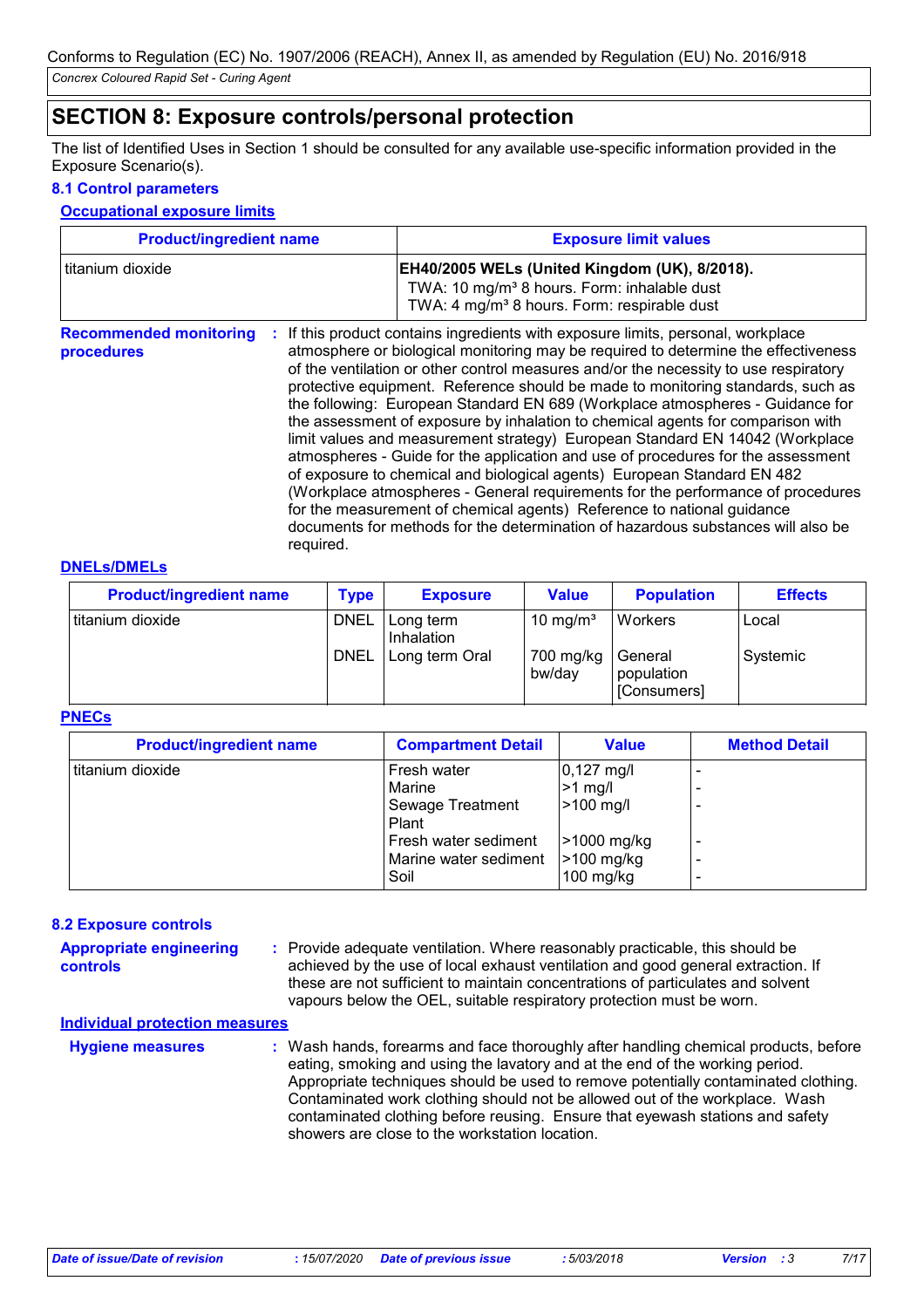### **SECTION 8: Exposure controls/personal protection**

| <b>Eye/face protection</b> | : Safety eyewear complying with an approved standard should be used when a risk<br>assessment indicates this is necessary to avoid exposure to liquid splashes, mists,<br>gases or dusts. If contact is possible, the following protection should be worn,<br>unless the assessment indicates a higher degree of protection: chemical splash<br>goggles and/or face shield. If inhalation hazards exist, a full-face respirator may be<br>required instead. |
|----------------------------|-------------------------------------------------------------------------------------------------------------------------------------------------------------------------------------------------------------------------------------------------------------------------------------------------------------------------------------------------------------------------------------------------------------------------------------------------------------|
|                            |                                                                                                                                                                                                                                                                                                                                                                                                                                                             |

### **Skin protection**

### **Hand protection**

There is no one glove material or combination of materials that will give unlimited resistance to any individual or combination of chemicals.

The breakthrough time must be greater than the end use time of the product.

The instructions and information provided by the glove manufacturer on use, storage, maintenance and replacement must be followed.

Gloves should be replaced regularly and if there is any sign of damage to the glove material.

Always ensure that gloves are free from defects and that they are stored and used correctly.

The performance or effectiveness of the glove may be reduced by physical/chemical damage and poor maintenance.

Barrier creams may help to protect the exposed areas of the skin but should not be applied once exposure has occurred.

| <b>Gloves</b>                             | : For prolonged or repeated handling, use the following type of gloves:                                                                                                                                                                                                                                                                                                                 |
|-------------------------------------------|-----------------------------------------------------------------------------------------------------------------------------------------------------------------------------------------------------------------------------------------------------------------------------------------------------------------------------------------------------------------------------------------|
|                                           | Recommended: > 8 hours (breakthrough time): nitrile rubber or Viton® gloves                                                                                                                                                                                                                                                                                                             |
|                                           | The recommendation for the type or types of glove to use when handling this<br>product is based on information from the following source:                                                                                                                                                                                                                                               |
|                                           | <b>EN 374</b>                                                                                                                                                                                                                                                                                                                                                                           |
|                                           | The user must check that the final choice of type of glove selected for handling this<br>product is the most appropriate and takes into account the particular conditions of<br>use, as included in the user's risk assessment.                                                                                                                                                         |
| <b>Body protection</b>                    | : Personal protective equipment for the body should be selected based on the task<br>being performed and the risks involved and should be approved by a specialist<br>before handling this product.                                                                                                                                                                                     |
| <b>Other skin protection</b>              | : Appropriate footwear and any additional skin protection measures should be<br>selected based on the task being performed and the risks involved and should be<br>approved by a specialist before handling this product.                                                                                                                                                               |
| <b>Respiratory protection</b>             | : Based on the hazard and potential for exposure, select a respirator that meets the<br>appropriate standard or certification. Respirators must be used according to a<br>respiratory protection program to ensure proper fitting, training, and other important<br>aspects of use. Recommended: organic vapour (Type A) and particulate filter(as<br>filter combination A-P2) (EN 141) |
| <b>Environmental exposure</b><br>controls | : Emissions from ventilation or work process equipment should be checked to ensure<br>they comply with the requirements of environmental protection legislation. In some<br>cases, fume scrubbers, filters or engineering modifications to the process<br>equipment will be necessary to reduce emissions to acceptable levels.                                                         |

## **SECTION 9: Physical and chemical properties**

| 9.1 Information on basic physical and chemical properties |                                              |            |                         |      |
|-----------------------------------------------------------|----------------------------------------------|------------|-------------------------|------|
| <b>Appearance</b>                                         |                                              |            |                         |      |
| <b>Physical state</b>                                     | $:$ Liquid.                                  |            |                         |      |
| <b>Colour</b>                                             | : Various                                    |            |                         |      |
| <b>Odour</b>                                              | $:$ Amine-like.                              |            |                         |      |
| <b>Odour threshold</b>                                    | $\cdot$ Not available.                       |            |                         |      |
| pH                                                        | : Not available.                             |            |                         |      |
| <b>Melting point/freezing point</b>                       | $:$ Not available.                           |            |                         |      |
| Initial boiling point and<br>boiling range                | $:$ Not available.                           |            |                         |      |
| <b>Flash point</b>                                        | : Closed cup: $100^{\circ}$ C                |            |                         |      |
| <b>Date of issue/Date of revision</b>                     | <b>Date of previous issue</b><br>:15/07/2020 | :5/03/2018 | <b>Version</b><br>- : 3 | 8/17 |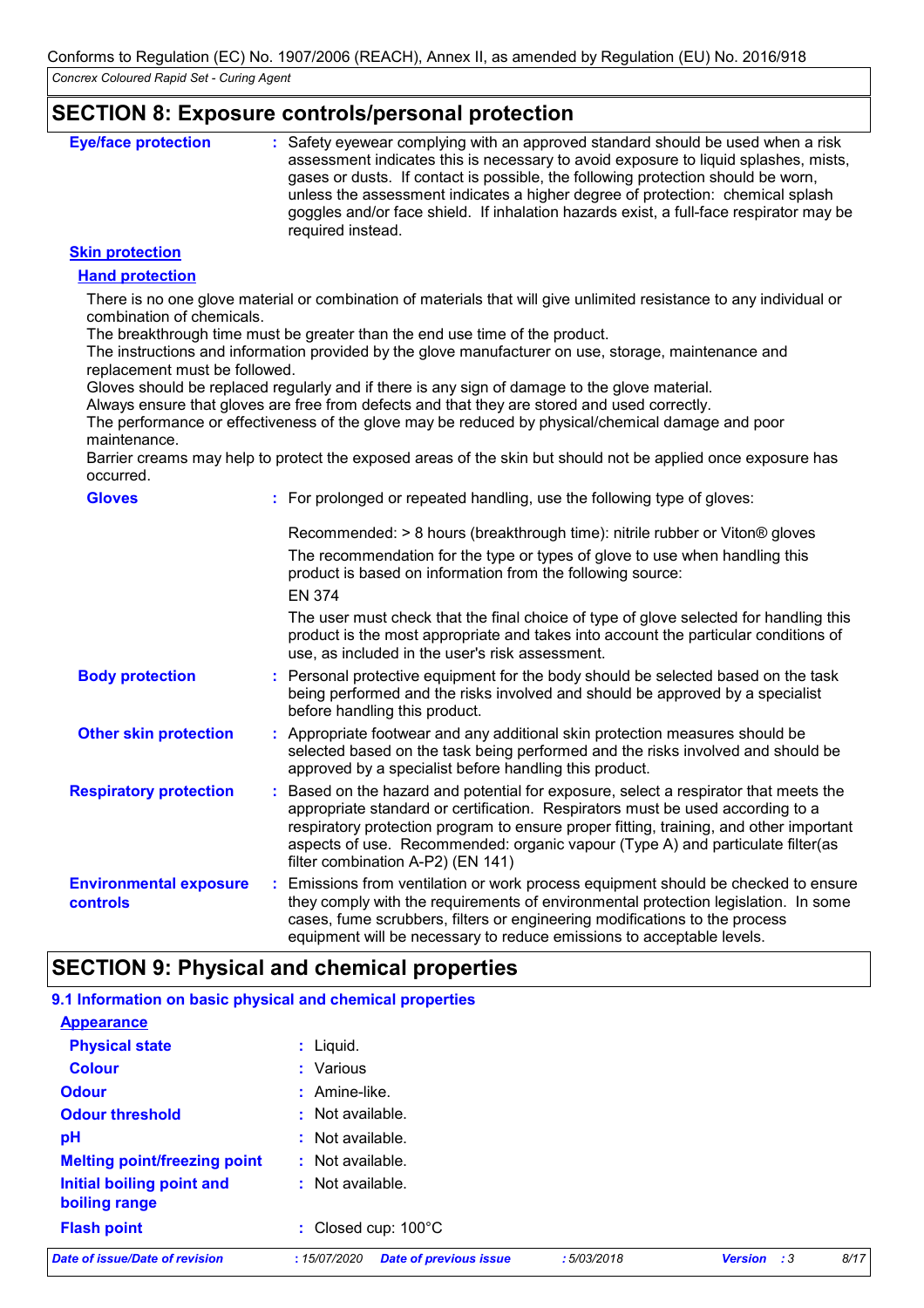## **SECTION 9: Physical and chemical properties**

| <b>Evaporation rate</b>                                | t. | Not available. |
|--------------------------------------------------------|----|----------------|
| <b>Flammability (solid, gas)</b>                       | t. | Not available. |
| <b>Upper/lower flammability or</b><br>explosive limits | t. | Not available. |
| <b>Vapour pressure</b>                                 | ŧ. | Not available. |
| <b>Vapour density</b>                                  |    | Not available. |
| <b>Relative density</b>                                |    | 1,19           |
| <b>Solubility(ies)</b>                                 |    | Not available. |
| <b>Partition coefficient: n-octanol/</b><br>water      | ŧ. | Not available. |
| <b>Auto-ignition temperature</b>                       | ŧ. | Not available. |
| <b>Decomposition temperature</b>                       | t  | Not available. |
| <b>Viscosity</b>                                       |    | Not available. |
| <b>Explosive properties</b>                            | t  | Not available. |
| <b>Oxidising properties</b>                            |    | Not available. |

### **9.2 Other information**

No additional information.

## **SECTION 10: Stability and reactivity**

| <b>10.1 Reactivity</b>                          | : No specific test data related to reactivity available for this product or its ingredients.                                                                                                  |
|-------------------------------------------------|-----------------------------------------------------------------------------------------------------------------------------------------------------------------------------------------------|
| <b>10.2 Chemical stability</b>                  | : Stable under recommended storage and handling conditions (see Section 7).                                                                                                                   |
| 10.3 Possibility of<br>hazardous reactions      | : Under normal conditions of storage and use, hazardous reactions will not occur.                                                                                                             |
| <b>10.4 Conditions to avoid</b>                 | : When exposed to high temperatures may produce hazardous decomposition<br>products.                                                                                                          |
| 10.5 Incompatible materials                     | : Keep away from the following materials to prevent strong exothermic reactions:<br>oxidising agents, strong alkalis, strong acids.                                                           |
| <b>10.6 Hazardous</b><br>decomposition products | : Under normal conditions of storage and use, hazardous decomposition products<br>should not be produced.<br>If involved in a fire, toxic gases including CO, CO2 and smoke can be generated. |

## **SECTION 11: Toxicological information**

### **11.1 Information on toxicological effects**

### **Acute toxicity**

| <b>Product/ingredient name</b> | <b>Result</b>                             | <b>Species</b> | <b>Dose</b>            | <b>Exposure</b> |
|--------------------------------|-------------------------------------------|----------------|------------------------|-----------------|
| titanium dioxide               | LC50 Inhalation Dusts and                 | Rat - Male,    | 3,43 to 5,09 mg/l      | 14 hours        |
|                                | mists                                     | Female         |                        |                 |
|                                | LD50 Dermal                               | Rabbit         | >10 g/kg               |                 |
|                                | LD50 Oral                                 | Rat            | $>24$ g/kg             |                 |
| Phenol, styrenated             | LD50 Dermal                               | Rabbit         | >5010 mg/kg            |                 |
|                                | LD50 Oral                                 | Rat            | 2500 mg/kg             |                 |
| m-fenilenbis(methylamine)      | <b>LC50 Inhalation Dusts and</b><br>mists | Rat            | 1900 mg/m <sup>3</sup> | 1 hours         |
|                                | LC50 Inhalation Gas.                      | Rat            | 700 ppm                | 1 hours         |
|                                | LD50 Dermal                               | Rabbit         | $2$ g/kg               |                 |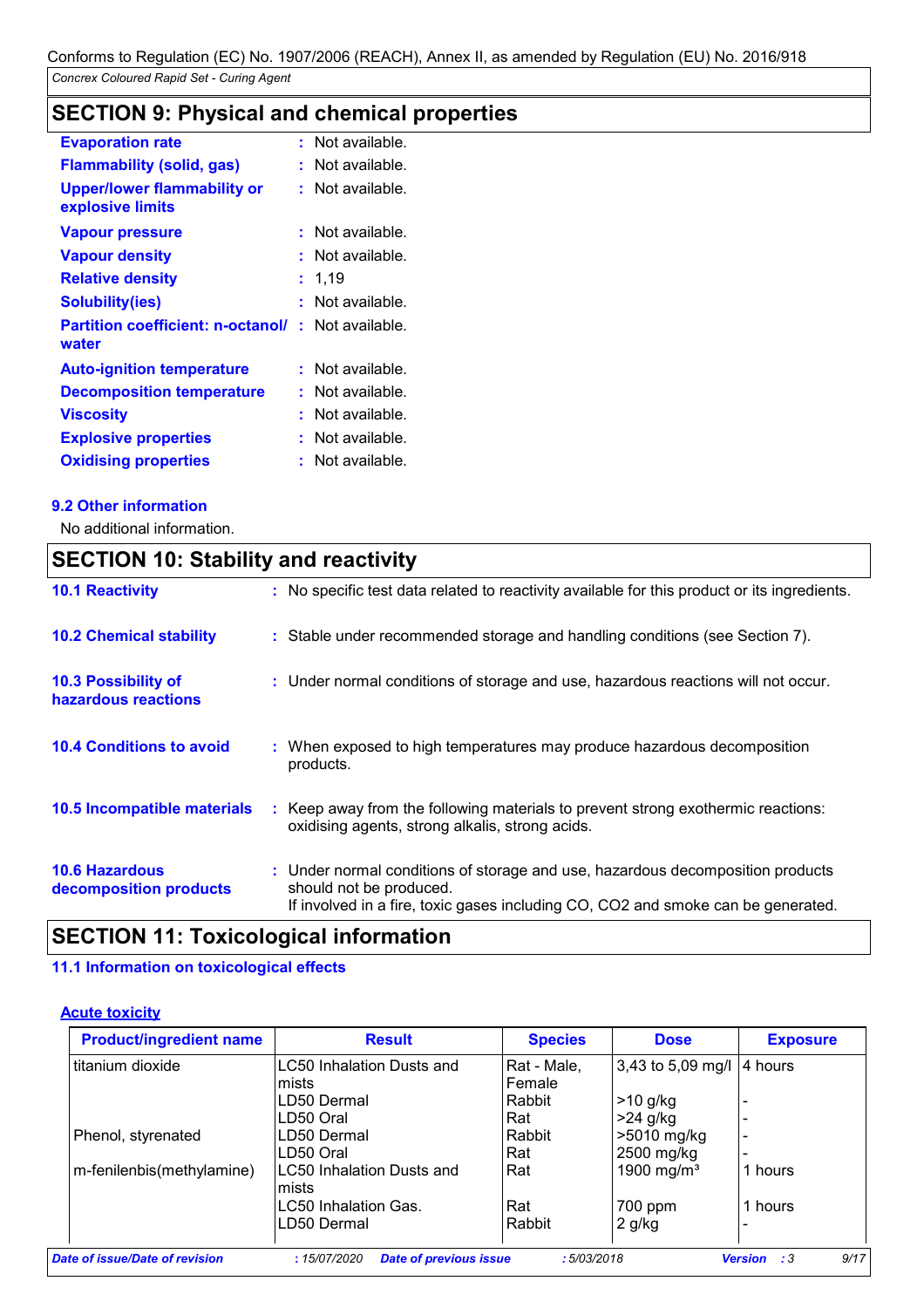## **SECTION 11: Toxicological information**

|                                                | LD50 Oral                              | Rat        | 930 mg/kg                           |         |  |  |  |
|------------------------------------------------|----------------------------------------|------------|-------------------------------------|---------|--|--|--|
| phenol, methylstyrenated                       | LD50 Dermal                            | Rat        | >2000 mg/kg                         |         |  |  |  |
|                                                | LD50 Oral                              | Rat        | >3600 mg/kg                         |         |  |  |  |
| poly[oxy(methyl-1,2-ethanediyl)], ILD50 Dermal |                                        | Rabbit     | 360 mg/kg                           |         |  |  |  |
| α-                                             |                                        |            |                                     |         |  |  |  |
| (2-aminomethylethyl)-ω-(2-aminomethylethoxy)-  |                                        |            |                                     |         |  |  |  |
| salicylic acid                                 | LD50 Oral<br>LC50 Inhalation Dusts and | Rat<br>Rat | 242 mg/kg<br>$0,9$ g/m <sup>3</sup> | 4 hours |  |  |  |
|                                                | mists<br>LD50 Oral                     | Rat        | 891 mg/kg                           |         |  |  |  |
| tetraethylenepentamine                         | LD50 Oral                              | Rat        | 2140 mg/kg                          |         |  |  |  |

## **Conclusion/Summary :** Harmful if inhaled.

### **Acute toxicity estimates**

Not available.

### **Irritation/Corrosion**

| <b>Product/ingredient name</b>                              | <b>Result</b>            | <b>Species</b> | <b>Score</b>             | <b>Exposure</b>             | <b>Observation</b>       |
|-------------------------------------------------------------|--------------------------|----------------|--------------------------|-----------------------------|--------------------------|
| titanium dioxide                                            | Skin - Mild irritant     | Human          | $\overline{\phantom{0}}$ | 72 hours 300<br> Micrograms |                          |
|                                                             |                          |                |                          | IIntermittent               |                          |
| Phenol, styrenated                                          | Eyes - Mild irritant     | Rabbit         |                          | 0.1 Mililiters              |                          |
|                                                             | Skin - Mild irritant     | Rabbit         | $\overline{\phantom{a}}$ | 10.5 Mililiters             |                          |
| m-fenilenbis(methylamine)                                   | Eyes - Severe irritant   | Rabbit         | $\overline{\phantom{a}}$ | I24 hours 50                | $\overline{\phantom{a}}$ |
|                                                             |                          |                |                          | Micrograms                  |                          |
|                                                             | Skin - Severe irritant   | Rabbit         | $\overline{\phantom{a}}$ | 24 hours 750                |                          |
|                                                             |                          |                |                          | Micrograms                  |                          |
| poly[oxy(methyl-1,2-ethanediyl)],   Eyes - Severe irritant  |                          | Rabbit         |                          | 100                         |                          |
| $\alpha$ -<br>(2-aminomethylethyl)-ω-(2-aminomethylethoxy)- |                          |                |                          | milligrams                  |                          |
|                                                             |                          |                |                          |                             |                          |
| tetraethylenepentamine                                      | Eyes - Moderate irritant | Rabbit         | $\overline{\phantom{a}}$ | 24 hours 100                |                          |
|                                                             |                          |                |                          | milligrams                  |                          |
|                                                             | Eyes - Moderate irritant | Rabbit         | $\overline{\phantom{a}}$ | 5 milligrams                |                          |
|                                                             | Skin - Severe irritant   | Rabbit         |                          | 124 hours 5                 | $\overline{\phantom{a}}$ |
|                                                             |                          |                |                          | milligrams                  |                          |
|                                                             | Skin - Severe irritant   | Rabbit         |                          | 495                         |                          |
|                                                             |                          |                |                          | milligrams                  |                          |

### **Conclusion/Summary**

- **Skin :** Causes severe skin burns and eye damage.
- **Eyes :** Causes serious eye damage.
- **Respiratory :** May cause respiratory irritation.

### **Sensitisation**

| <b>Product/ingredient name</b> | <b>Route of</b><br>exposure                                         | <b>Species</b>                         | <b>Result</b>                      |
|--------------------------------|---------------------------------------------------------------------|----------------------------------------|------------------------------------|
| titanium dioxide               | skin<br>skin                                                        | Guinea pig<br>Mouse                    | Not sensitizing<br>Not sensitizing |
| <b>Conclusion/Summary</b>      |                                                                     |                                        |                                    |
| <b>Skin</b>                    |                                                                     | : May cause an allergic skin reaction. |                                    |
| <b>Respiratory</b>             | : Based on available data, the classification criteria are not met. |                                        |                                    |
| <b>Mutagenicity</b>            |                                                                     |                                        |                                    |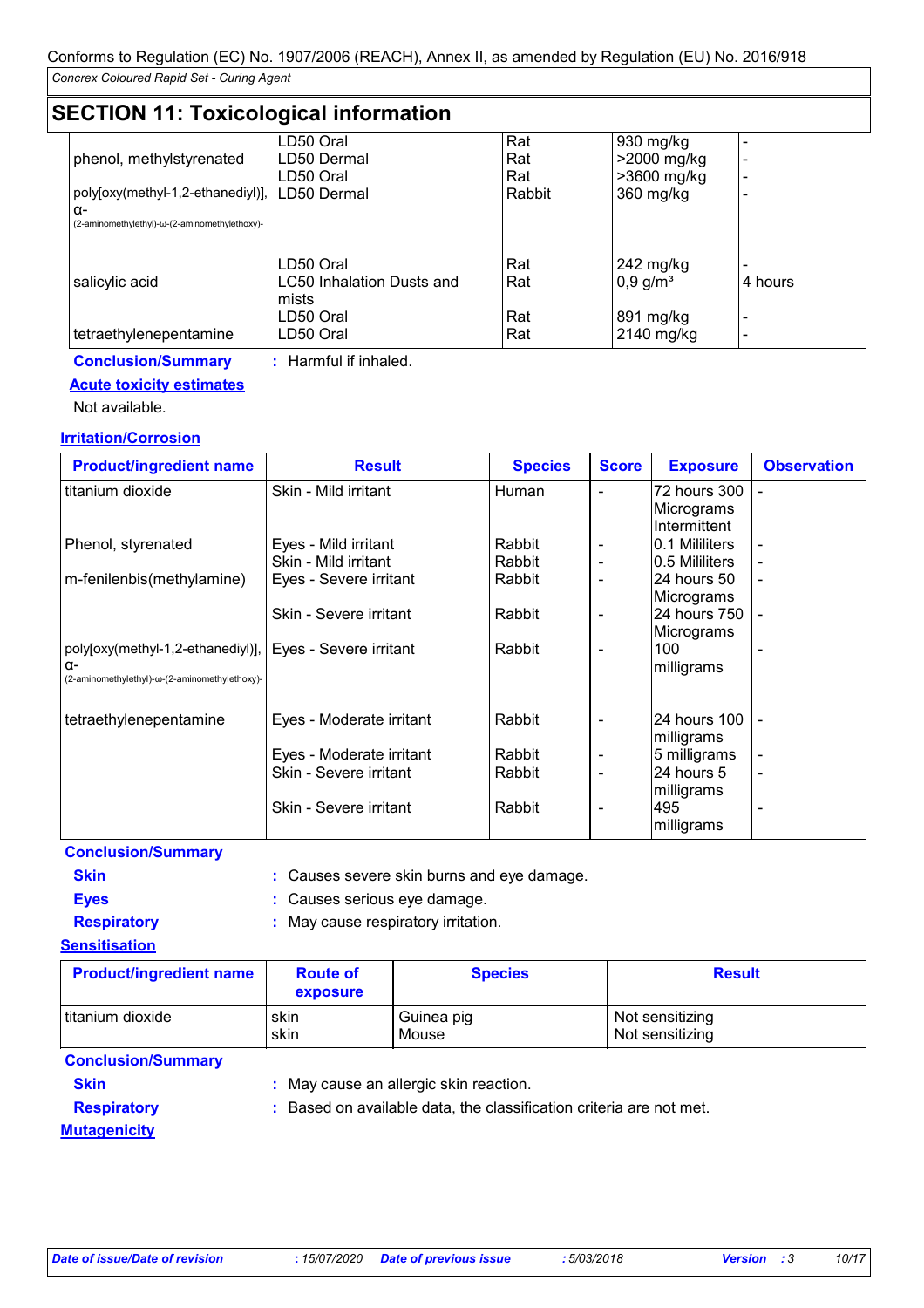## **SECTION 11: Toxicological information**

| <b>Product/ingredient name</b> | Test     | <b>Experiment</b>                                 | <b>Result</b> |
|--------------------------------|----------|---------------------------------------------------|---------------|
| titanium dioxide               | OECD 471 | Experiment: In vitro<br>Subject: Bacteria         | Negative      |
|                                | OECD 476 | Experiment: In vitro<br>Subject: Mammalian-Animal | Negative      |
|                                | OECD 474 | Experiment: In vivo<br>Subject: Mammalian-Animal  | Negative      |
|                                | OECD 474 | Experiment: In vivo<br>Subject: Mammalian-Animal  | Negative      |

**Conclusion/Summary :** Based on available data, the classification criteria are not met.

### **Carcinogenicity**

**Conclusion/Summary :** Based on available data, the classification criteria are not met.

### **Reproductive toxicity**

| <b>Product/ingredient name</b> | <b>Maternal</b><br>toxicity | <b>Fertility</b> | <b>Developmental</b><br>toxin | <b>Species</b>                 | <b>Dose</b>            | <b>Exposure</b>                        |
|--------------------------------|-----------------------------|------------------|-------------------------------|--------------------------------|------------------------|----------------------------------------|
| titanium dioxide               | <b>Negative</b>             | <b>Negative</b>  | Negative                      | Rat - Male, Female   Oral: 100 | ΙЮ<br>3001000<br>mg/kg | 20 days; 7<br>Idays per<br><b>week</b> |

**Conclusion/Summary :** Based on available data, the classification criteria are not met.

### **Teratogenicity**

**Conclusion/Summary :** Based on available data, the classification criteria are not met.

### **Specific target organ toxicity (single exposure)**

| <b>Product/ingredient name</b>                                                 | <b>Category</b> | <b>Route of</b><br>exposure | <b>Target organs</b>            |
|--------------------------------------------------------------------------------|-----------------|-----------------------------|---------------------------------|
| <b>Fatty acids, tall-oil, reaction products with</b><br>tetraethylenepentamine | Category 3      | Not applicable.             | Respiratory tract<br>irritation |

**Specific target organ toxicity (repeated exposure)**

### Not available.

### **Aspiration hazard**

| <b>Product/ingredient name</b>                                                        |                                                                                                        | <b>Result</b>                         |                           |                 |
|---------------------------------------------------------------------------------------|--------------------------------------------------------------------------------------------------------|---------------------------------------|---------------------------|-----------------|
| poly[oxy(methyl-1,2-ethanediyl)], α-<br>(2-aminomethylethyl)-ω-(2-aminomethylethoxy)- |                                                                                                        | <b>ASPIRATION HAZARD - Category 1</b> |                           |                 |
|                                                                                       | Delayed and immediate effects as well as chronic effects from short and long-term exposure             |                                       |                           |                 |
| <b>Short term exposure</b>                                                            |                                                                                                        |                                       |                           |                 |
| <b>Potential immediate</b><br>effects                                                 | : Not available.                                                                                       |                                       |                           |                 |
| <b>Potential delayed effects</b>                                                      | : Not available.                                                                                       |                                       |                           |                 |
| <b>Long term exposure</b>                                                             |                                                                                                        |                                       |                           |                 |
| <b>Potential immediate</b><br>effects                                                 | : Not available.                                                                                       |                                       |                           |                 |
| <b>Potential delayed effects</b>                                                      | $:$ Not available.                                                                                     |                                       |                           |                 |
| <b>Potential chronic health effects</b>                                               |                                                                                                        |                                       |                           |                 |
| <b>Product/ingredient name</b>                                                        | <b>Result</b>                                                                                          | <b>Species</b>                        | <b>Dose</b>               | <b>Exposure</b> |
| titanium dioxide                                                                      | Chronic NOAEL Oral<br><b>Chronic NOAEL Inhalation</b><br>Dusts and mists                               | Rat<br>Rat                            | 3500 mg/kg<br>10 mg/m $3$ | 24 hours        |
| <b>Conclusion/Summary</b>                                                             | : Based on available data, the classification criteria are not met.                                    |                                       |                           |                 |
| <b>General</b>                                                                        | Once sensitized, a severe allergic reaction may occur when subsequently exposed<br>to very low levels. |                                       |                           |                 |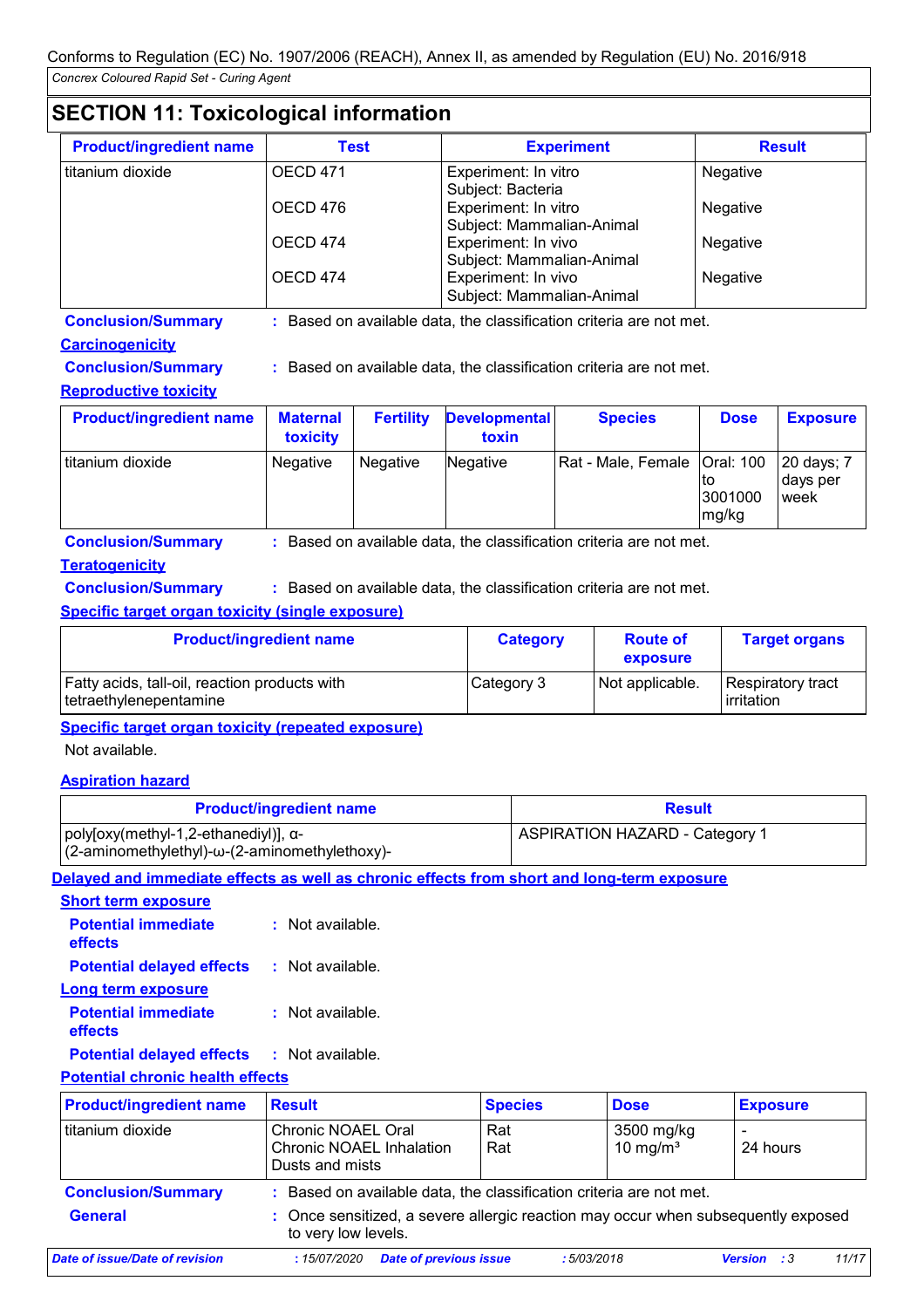## **SECTION 11: Toxicological information**

| <b>Carcinogenicity</b>       | : No known significant effects or critical hazards. |
|------------------------------|-----------------------------------------------------|
| <b>Mutagenicity</b>          | : No known significant effects or critical hazards. |
| <b>Teratogenicity</b>        | : No known significant effects or critical hazards. |
| <b>Developmental effects</b> | : No known significant effects or critical hazards. |
| <b>Fertility effects</b>     | : No known significant effects or critical hazards. |
|                              |                                                     |

### **Other information :** Not available.

## **SECTION 12: Ecological information**

### **12.1 Toxicity**

There are no data available on the mixture itself. Do not allow to enter drains or watercourses.

| <b>Product/ingredient name</b>                                                                   | <b>Result</b>                            | <b>Species</b>                                | <b>Exposure</b> |
|--------------------------------------------------------------------------------------------------|------------------------------------------|-----------------------------------------------|-----------------|
| titanium dioxide                                                                                 | Acute LC50 3 mg/l Fresh water            | Crustaceans - Ceriodaphnia<br>dubia - Neonate | 48 hours        |
|                                                                                                  | Acute LC50 6,5 mg/l Fresh water          | Daphnia spec. - Daphnia pulex -<br>Neonate    | 48 hours        |
|                                                                                                  | Acute LC50 >1000000 µg/l Marine<br>water | Fish - Fundulus heteroclitus                  | 96 hours        |
| m-fenilenbis(methylamine)                                                                        | Acute EC50 10 to 100 mg/l                | Daphnia spec.                                 | 48 hours        |
|                                                                                                  | Acute LC50 >100 mg/l                     | Fish                                          | 96 hours        |
| poly[oxy(methyl-1,2-ethanediyl)],<br>$\alpha$ -<br>(2-aminomethylethyl)-ω-(2-aminomethylethoxy)- | Acute EC50 15 mg/l                       | Daphnia spec.                                 | 48 hours        |
|                                                                                                  | Acute IC50 135 mg/l                      | Algae                                         | 72 hours        |
|                                                                                                  | Acute LC50 >100 mg/l                     | Fish                                          | 96 hours        |
| salicylic acid                                                                                   | Acute EC50 213,9 mg/l                    | Crustaceans - Photobacterium<br>Phosphoreum   | 24 hours        |
|                                                                                                  | Acute EC50 105 mg/l                      | Daphnia spec.                                 | 48 hours        |
|                                                                                                  | Acute LC50 90 mg/l                       | Fish                                          | 48 hours        |
|                                                                                                  | Chronic NOEC 5,6 mg/l Fresh water        | Daphnia spec. - Daphnia<br>magna - Neonate    | 21 days         |

**Conclusion/Summary :** Harmful to aquatic life with long lasting effects.

### **12.2 Persistence and degradability**

| <b>Product/ingredient name</b>     | <b>Test</b>              | <b>Result</b>                                                                                                               |                   | <b>Dose</b>                          | <b>Inoculum</b>         |
|------------------------------------|--------------------------|-----------------------------------------------------------------------------------------------------------------------------|-------------------|--------------------------------------|-------------------------|
| salicylic acid                     | <b>OECD 301C</b>         | 88,1 % - Readily - 14 days                                                                                                  |                   | $ 0,95 \text{ qO}_2/\text{g}$ DOC  - |                         |
| <b>Conclusion/Summary</b>          |                          | : Based on available data, the classification criteria are not met. This product has not<br>been tested for biodegradation. |                   |                                      |                         |
| <b>Product/ingredient name</b>     | <b>Aquatic half-life</b> |                                                                                                                             | <b>Photolysis</b> |                                      | <b>Biodegradability</b> |
| titanium dioxide<br>salicylic acid |                          |                                                                                                                             |                   |                                      | Not readily<br>Readily  |

### **12.3 Bioaccumulative potential**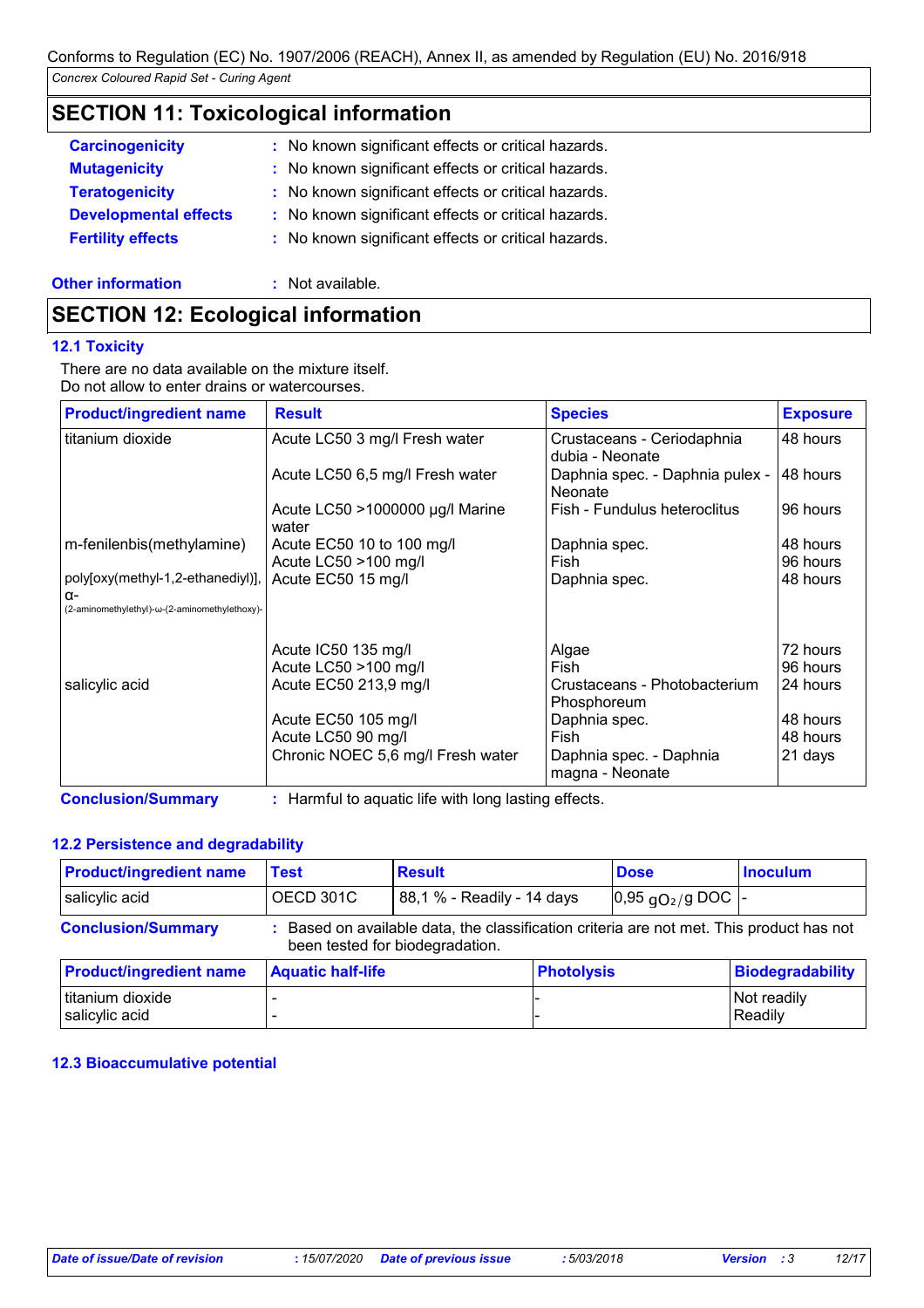## **SECTION 12: Ecological information**

| <b>Product/ingredient name</b>                                                                    | $LogP_{ow}$    | <b>BCF</b> | <b>Potential</b> |  |  |  |
|---------------------------------------------------------------------------------------------------|----------------|------------|------------------|--|--|--|
| m-fenilenbis(methylamine)<br>$2,2,4$ (or $2,4,4$ )-                                               | 0,18<br>$-0.3$ | 2,69       | low<br>low       |  |  |  |
| trimethylhexane-1,6-diamine<br>phenol, methylstyrenated<br>poly[oxy(methyl-1,2-ethanediyl)], 1.34 | 3.627          |            | low<br>low       |  |  |  |
| α-<br>(2-aminomethylethyl)-ω-(2-aminomethylethoxy)-                                               |                |            |                  |  |  |  |
| salicylic acid                                                                                    | 2.21 to 2.26   |            | low              |  |  |  |

| 12.4 Mobility in soil                                   |                  |
|---------------------------------------------------------|------------------|
| <b>Soil/water partition</b><br><b>coefficient (Koc)</b> | : Not available. |
| <b>Mobility</b>                                         | : Not available. |

### **12.5 Results of PBT and vPvB assessment**

This mixture does not contain any substances that are assessed to be a PBT or a vPvB.

**12.6 Other adverse effects** : No known significant effects or critical hazards.

## **SECTION 13: Disposal considerations**

The information in this section contains generic advice and guidance.

### **13.1 Waste treatment methods**

| <b>Product</b>                 |                                                                                                                                                                                                                                                                                                                                                                                                                                                                                                                                                      |
|--------------------------------|------------------------------------------------------------------------------------------------------------------------------------------------------------------------------------------------------------------------------------------------------------------------------------------------------------------------------------------------------------------------------------------------------------------------------------------------------------------------------------------------------------------------------------------------------|
| <b>Methods of disposal</b>     | : The generation of waste should be avoided or minimised wherever possible.<br>Disposal of this product, solutions and any by-products should at all times comply<br>with the requirements of environmental protection and waste disposal legislation<br>and any regional local authority requirements. Dispose of surplus and non-<br>recyclable products via a licensed waste disposal contractor. Waste should not be<br>disposed of untreated to the sewer unless fully compliant with the requirements of<br>all authorities with jurisdiction. |
| <b>Hazardous waste</b>         | : Yes.                                                                                                                                                                                                                                                                                                                                                                                                                                                                                                                                               |
| <b>Disposal considerations</b> | Do not allow to enter drains or watercourses.<br>Dispose of according to all federal, state and local applicable regulations.<br>If this product is mixed with other wastes, the original waste product code may no<br>longer apply and the appropriate code should be assigned.<br>For further information, contact your local waste authority.                                                                                                                                                                                                     |

### **European waste catalogue (EWC)**

The European Waste Catalogue classification of this product, when disposed of as waste, is:

| <b>Waste code</b>              | <b>Waste designation</b>                                                                                                                                                                                                                                                                                                                |  |  |  |
|--------------------------------|-----------------------------------------------------------------------------------------------------------------------------------------------------------------------------------------------------------------------------------------------------------------------------------------------------------------------------------------|--|--|--|
| 08 01 11*                      | waste paint and varnish containing organic solvents or other hazardous substances                                                                                                                                                                                                                                                       |  |  |  |
| <b>Packaging</b>               |                                                                                                                                                                                                                                                                                                                                         |  |  |  |
| <b>Methods of disposal</b>     | : The generation of waste should be avoided or minimised wherever possible. Waste<br>packaging should be recycled. Incineration or landfill should only be considered<br>when recycling is not feasible.                                                                                                                                |  |  |  |
| <b>Disposal considerations</b> | : Using information provided in this safety data sheet, advice should be obtained from<br>the relevant waste authority on the classification of empty containers.<br>Empty containers must be scrapped or reconditioned.<br>Dispose of containers contaminated by the product in accordance with local or<br>national legal provisions. |  |  |  |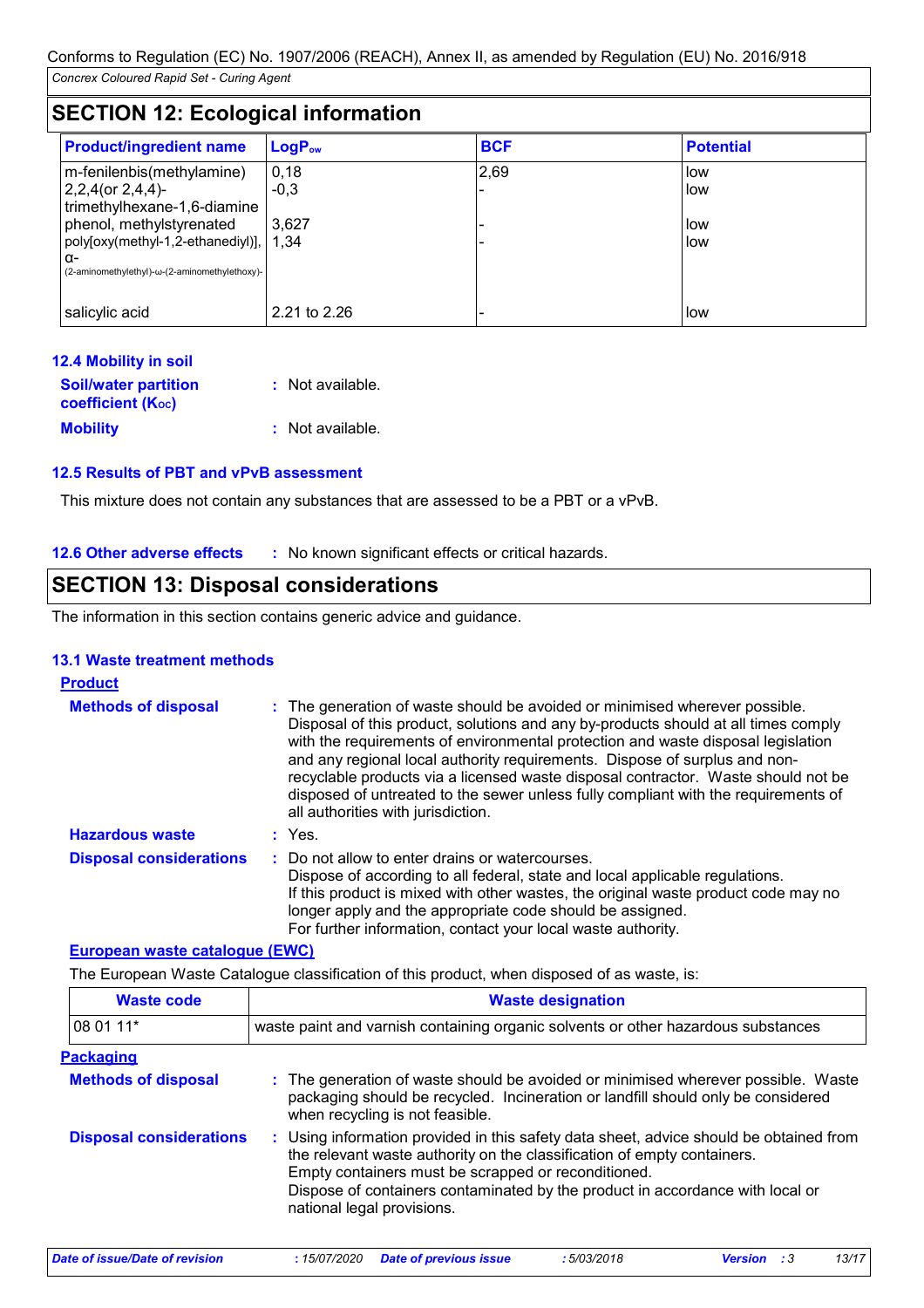### **SECTION 13: Disposal considerations**

**Special precautions :** This material and its container must be disposed of in a safe way. Care should be taken when handling emptied containers that have not been cleaned or rinsed out. Empty containers or liners may retain some product residues. Avoid dispersal of spilt material and runoff and contact with soil, waterways, drains and sewers.

## **SECTION 14: Transport information**

|                                           | <b>ADR/RID</b>                                                                                                                      | <b>ADN</b>                                                            | <b>IMDG</b>                                                                                                                                                                  | <b>IATA</b>                                                                                                                                                                                                                                                                                                                    |
|-------------------------------------------|-------------------------------------------------------------------------------------------------------------------------------------|-----------------------------------------------------------------------|------------------------------------------------------------------------------------------------------------------------------------------------------------------------------|--------------------------------------------------------------------------------------------------------------------------------------------------------------------------------------------------------------------------------------------------------------------------------------------------------------------------------|
| 14.1 UN number                            | <b>UN2735</b>                                                                                                                       | <b>UN2735</b>                                                         | <b>UN2735</b>                                                                                                                                                                | <b>UN2735</b>                                                                                                                                                                                                                                                                                                                  |
| 14.2 UN proper<br>shipping name           | Amines, liquid,<br>corrosive, n.o.s. [m-<br>fenilenbis<br>(methylamine)]                                                            | Amines liquid<br>corrosive n.o.s. [m-<br>fenilenbis<br>(methylamine)] | Amines, liquid,<br>corrosive, n.o.s. [m-<br>fenilenbis<br>(methylamine)] Marine<br>pollutant [Fatty acids,<br>tall oil, reaction<br>products with<br>tetraethylenepentamine] | Amines, liquid,<br>corrosive, n.o.s. [m-<br>fenilenbis<br>(methylamine)]                                                                                                                                                                                                                                                       |
| <b>14.3 Transport</b><br>hazard class(es) | 8                                                                                                                                   | 8<br>$\bigoplus$                                                      | 8                                                                                                                                                                            | 8                                                                                                                                                                                                                                                                                                                              |
| <b>14.4 Packing</b><br>group              | $\mathbf{II}$                                                                                                                       | Ш                                                                     | $\mathbf{I}$                                                                                                                                                                 | $\mathbf{II}$                                                                                                                                                                                                                                                                                                                  |
| 14.5<br><b>Environmental</b><br>hazards   | Yes.                                                                                                                                | Yes.                                                                  | Yes.                                                                                                                                                                         | Yes.                                                                                                                                                                                                                                                                                                                           |
| <b>Additional</b><br><b>information</b>   | <b>Limited quantity:</b><br><b>LQ22</b><br>Remarks:<br>$( \leq 1L: )$ Limited<br>Quantity - ADR/IMDG<br>3.4<br>ADR Tunnel code: (E) |                                                                       | <b>Emergency</b><br>schedules (EmS):<br>$F-A + S-B$<br>Remarks:<br>$($ 1L: $)$ Limited<br>Quantity - ADR/IMDG<br>3.4.6                                                       | Passenger and<br><b>Cargo Aircraft</b><br>Quantity limitation: 1L<br>Packaging<br>instructions: 851<br><b>Cargo Aircraft Only</b><br>Quantity limitation: 30<br>Packaging<br>instructions: 855<br><b>Limited Quantities -</b><br><b>Passenger Aircraft</b><br>Quantity limitation:<br>0.5L<br>Packaging<br>instructions: Y 840 |

**user**

**14.6 Special precautions for : Transport within user's premises: always transport in closed containers that are** upright and secure. Ensure that persons transporting the product know what to do in the event of an accident or spillage.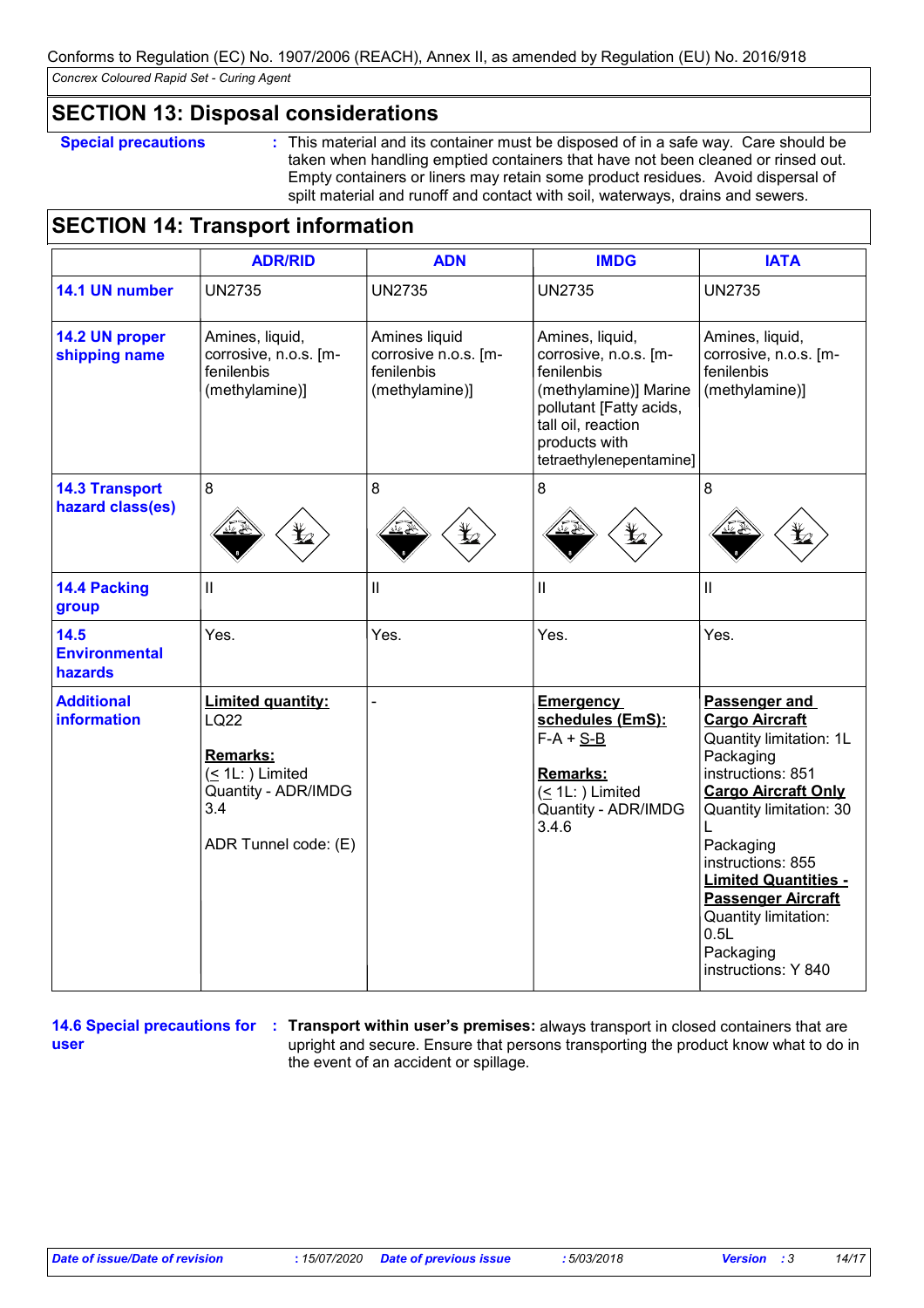## **SECTION 15: Regulatory information**

|                                                                                                                                                                            | 15.1 Safety, health and environmental regulations/legislation specific for the substance or mixture                                                                                        |
|----------------------------------------------------------------------------------------------------------------------------------------------------------------------------|--------------------------------------------------------------------------------------------------------------------------------------------------------------------------------------------|
| EU Regulation (EC) No. 1907/2006 (REACH)                                                                                                                                   |                                                                                                                                                                                            |
|                                                                                                                                                                            | <b>Annex XIV - List of substances subject to authorisation</b>                                                                                                                             |
| <b>Annex XIV</b>                                                                                                                                                           |                                                                                                                                                                                            |
| None of the components are listed.                                                                                                                                         |                                                                                                                                                                                            |
| <b>Substances of very high concern</b>                                                                                                                                     |                                                                                                                                                                                            |
| None of the components are listed.                                                                                                                                         |                                                                                                                                                                                            |
| <b>Annex XVII - Restrictions : Not applicable.</b><br>on the manufacture,<br>placing on the market<br>and use of certain<br>dangerous substances,<br>mixtures and articles |                                                                                                                                                                                            |
| <b>Other EU regulations</b>                                                                                                                                                |                                                                                                                                                                                            |
| <b>VOC</b>                                                                                                                                                                 | : The provisions of Directive 2004/42/EC on VOC apply to this product. Refer to the<br>product label and/or technical data sheet for further information.                                  |
| <b>VOC for Ready-for-Use</b><br><b>Mixture</b>                                                                                                                             | : IIA/j. Two-pack reactive performance coatings for specific end use such as floors.<br>EU limit value for this product : 500g/l (2010.)<br>This product contains a maximum of 30 g/l VOC. |
| <b>Europe inventory</b>                                                                                                                                                    | : All components are listed or exempted.                                                                                                                                                   |
| <b>Black List Chemicals</b><br>(76/464/EEC)                                                                                                                                | t                                                                                                                                                                                          |

| <b>Product/ingredient name Carcinogenic</b> | <b>effects</b> | <b>Mutagenic effects</b> | <b>Developmental</b><br><b>effects</b> | <b>Fertility effects</b> |
|---------------------------------------------|----------------|--------------------------|----------------------------------------|--------------------------|
| titanium dioxide                            | Not supported  | Not supported            | Not supported                          | Not supported            |
| salicylic acid                              | Not supported  | Not supported            | Not supported                          | Not supported            |

### **Ozone depleting substances (1005/2009/EU)**

Not listed.

### **Prior Informed Consent (PIC) (649/2012/EU)**

Not listed.

### **Seveso Directive**

This product is controlled under the Seveso Directive.

### **Danger criteria**

| <b>Category</b>                  |                                                                                                                                                                                                                                                                                                   |            |                    |       |
|----------------------------------|---------------------------------------------------------------------------------------------------------------------------------------------------------------------------------------------------------------------------------------------------------------------------------------------------|------------|--------------------|-------|
| E2                               |                                                                                                                                                                                                                                                                                                   |            |                    |       |
|                                  | The information contained in this safety data sheet does not constitute the user's<br>own assessment of workplace risks, as required by other health and safety<br>legislation. The provisions of the national health and safety at work regulations apply<br>to the use of this product at work. |            |                    |       |
| <b>References</b>                | : EH40/2005 Workplace exposure limits<br>Conforms to Regulation (EC) No. 1907/2006 (REACH), Annex II, as amended by<br>Regulation (EU) No. 2016/918                                                                                                                                               |            |                    |       |
| <b>International requlations</b> |                                                                                                                                                                                                                                                                                                   |            |                    |       |
|                                  | <u>Chemical Weapon Convention List Schedules I, II &amp; III Chemicals</u>                                                                                                                                                                                                                        |            |                    |       |
| Not listed.                      |                                                                                                                                                                                                                                                                                                   |            |                    |       |
| <b>Montreal Protocol</b>         |                                                                                                                                                                                                                                                                                                   |            |                    |       |
| Not listed.                      |                                                                                                                                                                                                                                                                                                   |            |                    |       |
|                                  | <b>Stockholm Convention on Persistent Organic Pollutants</b>                                                                                                                                                                                                                                      |            |                    |       |
| Date of issue/Date of revision   | :15/07/2020<br><b>Date of previous issue</b>                                                                                                                                                                                                                                                      | :5/03/2018 | <b>Version</b> : 3 | 15/17 |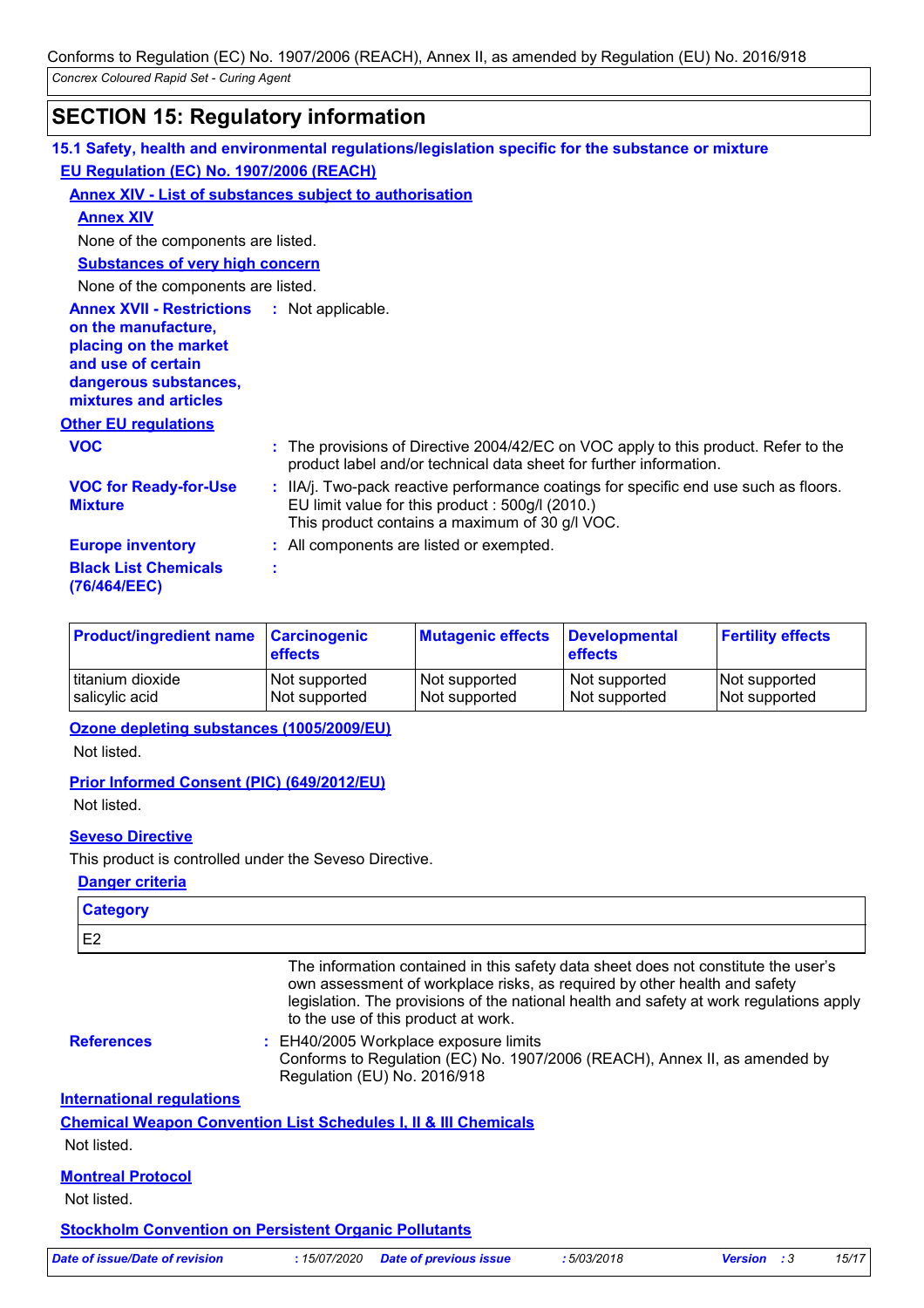### **SECTION 15: Regulatory information**

Not listed.

**Rotterdam Convention on Prior Informed Consent (PIC)** Not listed.

### **UNECE Aarhus Protocol on POPs and Heavy Metals**

Not listed.

**CN code :** 3210 00 90

### **International lists**

| <u>National inventory</u><br><b>Australia</b>  | : All components are listed or exempted.                                             |
|------------------------------------------------|--------------------------------------------------------------------------------------|
| <b>Canada</b>                                  | : Not determined.                                                                    |
| <b>China</b>                                   | : All components are listed or exempted.                                             |
| <b>Japan</b>                                   | : Japan inventory (ENCS): Not determined.<br>Japan inventory (ISHL): Not determined. |
| <b>Malaysia</b>                                | : Not determined                                                                     |
| <b>New Zealand</b>                             | : Not determined.                                                                    |
| <b>Philippines</b><br><b>Republic of Korea</b> | : Not determined.<br>: Not determined.                                               |
| <b>Taiwan</b>                                  | : All components are listed or exempted.                                             |
| <b>Turkey</b>                                  | : Not determined.                                                                    |
| <b>United States</b>                           | : Not determined.                                                                    |
| <b>Thailand</b>                                | : Not determined.                                                                    |
| <b>Viet Nam</b>                                | : Not determined.                                                                    |

#### **15.2 Chemical safety assessment**

**:** No Chemical Safety Assessment has been carried out.

### **SECTION 16: Other information**

Indicates information that has changed from previously issued version.

| <b>Abbreviations and</b> | $:$ ATE = Acute Toxicity Estimate                                             |
|--------------------------|-------------------------------------------------------------------------------|
| acronyms                 | CLP = Classification, Labelling and Packaging Regulation [Regulation (EC) No. |
|                          | 1272/2008]                                                                    |
|                          | DMEL = Derived Minimal Effect Level                                           |
|                          | DNEL = Derived No Effect Level                                                |
|                          | EUH statement = CLP-specific Hazard statement                                 |
|                          | PBT = Persistent, Bioaccumulative and Toxic                                   |
|                          | PNEC = Predicted No Effect Concentration                                      |
|                          | <b>RRN = REACH Registration Number</b>                                        |
|                          | vPvB = Very Persistent and Very Bioaccumulative                               |
|                          |                                                                               |

**Contains TiO2 :** Yes

#### **Procedure used to derive the classification according to Regulation (EC) No. 1272/2008 [CLP/GHS]**

| <b>Classification</b>   | <b>Justification</b> |
|-------------------------|----------------------|
| Skin Corr. 1B, H314     | Expert judgment      |
| Eye Dam. 1, H318        | Expert judgment      |
| Skin Sens. 1, H317      | Expert judgment      |
| Aquatic Chronic 2, H411 | Expert judgment      |

**Full text of H-phrases referred to in sections 2 and 3**